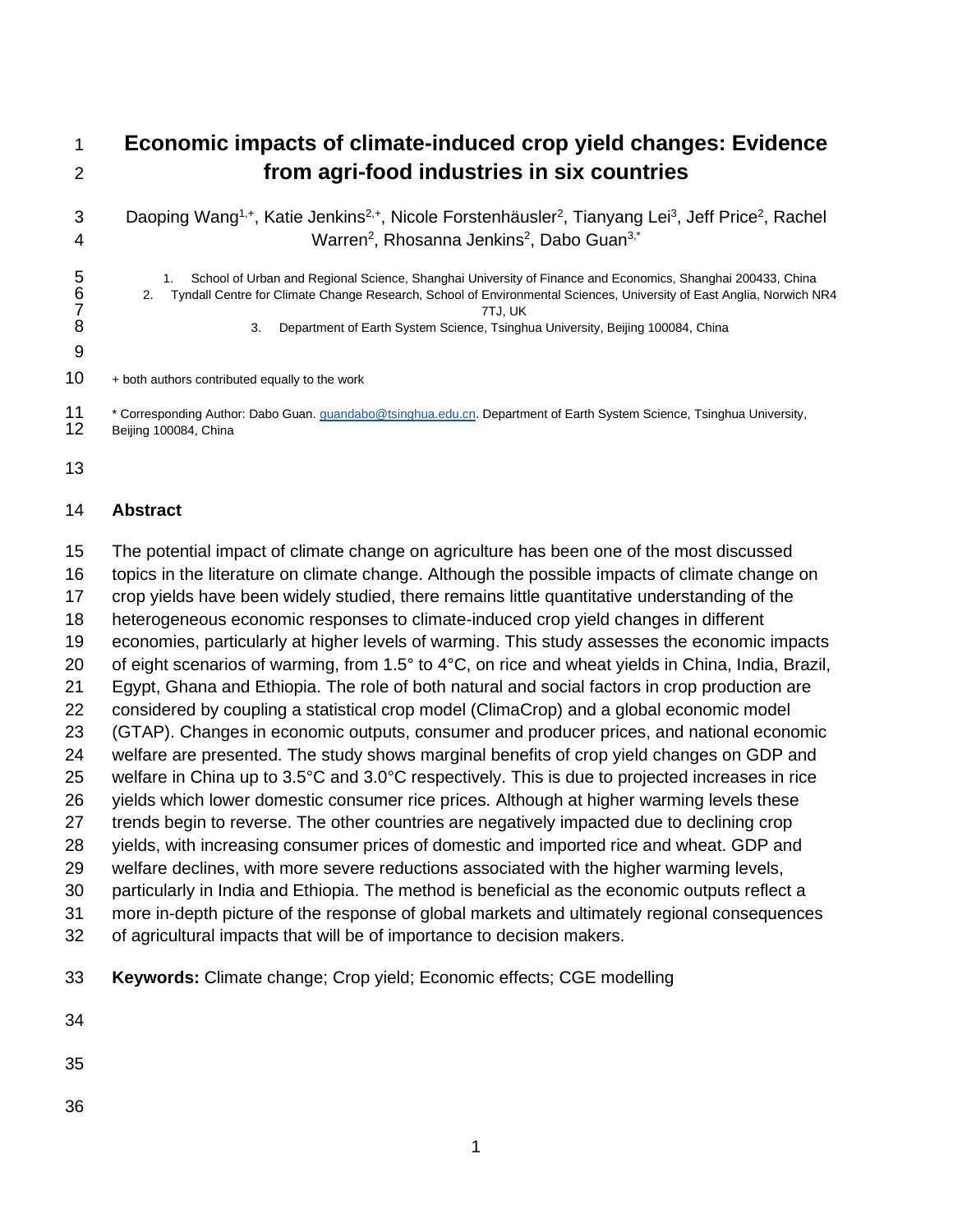## **1 Introduction**

- Climate change is already reducing crop yields in some parts of the world (IPCC 2014), whilst
- climate-change related extreme weather events, such as heat-waves, droughts and floods, have
- 40 highlighted the major challenges such events pose to agricultural production. Later in the  $21^{st}$
- century, the production of major cereal crops, such as wheat and rice is projected to decline in
- tropical and temperate regions due to the combination of changes in temperature, precipitation,
- 43 extreme weather events, and increasing CO<sub>2</sub> concentrations (Hoegh-Guldberg et al. 2018).
- These impacts will be further exacerbated by rapidly rising crop demand and reduced food
- quality, with developing countries likely to bear the brunt of impacts (IPCC 2014).
- At a global level, overall impacts are projected to be negative, but this masks variation in the magnitude and direction of change in crop yields at national or regional levels. Impacts can vary depending on the type of crop/s modelled (see section 2) and studies can be strongly influenced 49 by the use of different regional climate change projections, the assumed strength of  $CO<sub>2</sub>$  fertilization effects, and the choice of crop model (Rosenzweig et al. 2013; Hoegh-Guldberg et al. 2018). Progress in understanding the biophysical impacts of climate change on crops has been significant. However, whilst such studies provide important insights into understanding future changes in the growth and quality of major crops - the productive component of food security - how such agricultural impacts would affect the wider economy and socioeconomic structure of affected countries has, to date, received much less attention (Hertel et al. 2010;
- Bandara and Cai 2014).
- Fujimori et al. (2018) review published estimates that report economic losses to agriculture in
- the range of 0–1% of global GDP but suggest that other metrics such as price changes may be
- more informative. A review of literature for the IPCC AR5 WG2 (Porter et al. 2014) concluded
- that it is very likely that changes in temperature and precipitation, without considering the effects of CO2, will lead to increased global food prices ranging from 3 to 84% by 2050. This wide range
- reflects many differences in the studies reviewed, including: the level of regional aggregation;
- inclusion of different crop types and the aggregation of these; the use of different economic
- models and methods; and the assumed crop yield change, be it from different estimates from
- the literature or from different coupled crop yield models.
- Global aggregate economic impacts also overlook substantial differences across countries and regions. Conversely, where individual countries or larger aggregate country regions are studied, they tend to be in isolation of others rather than being connected. This makes comparison of different studies difficult due to differing underlying data, risk assessment methodologies, and the scale of outputs (and hence the wide range in food prices above). This is problematic when considering the economic impacts of climate change on agriculture as direct crop impacts provide only a partial picture of the consequences for human livelihoods, as countries and production systems are interconnected through trade (Hertel et al. 2010). Trade has the potential to alleviate climate-induced scarcity by bridging the differences between demand and supply conditions globally. Conversely, it can also increase climate-induced vulnerability in
- regions which specialise in the production of certain products in which they have a comparative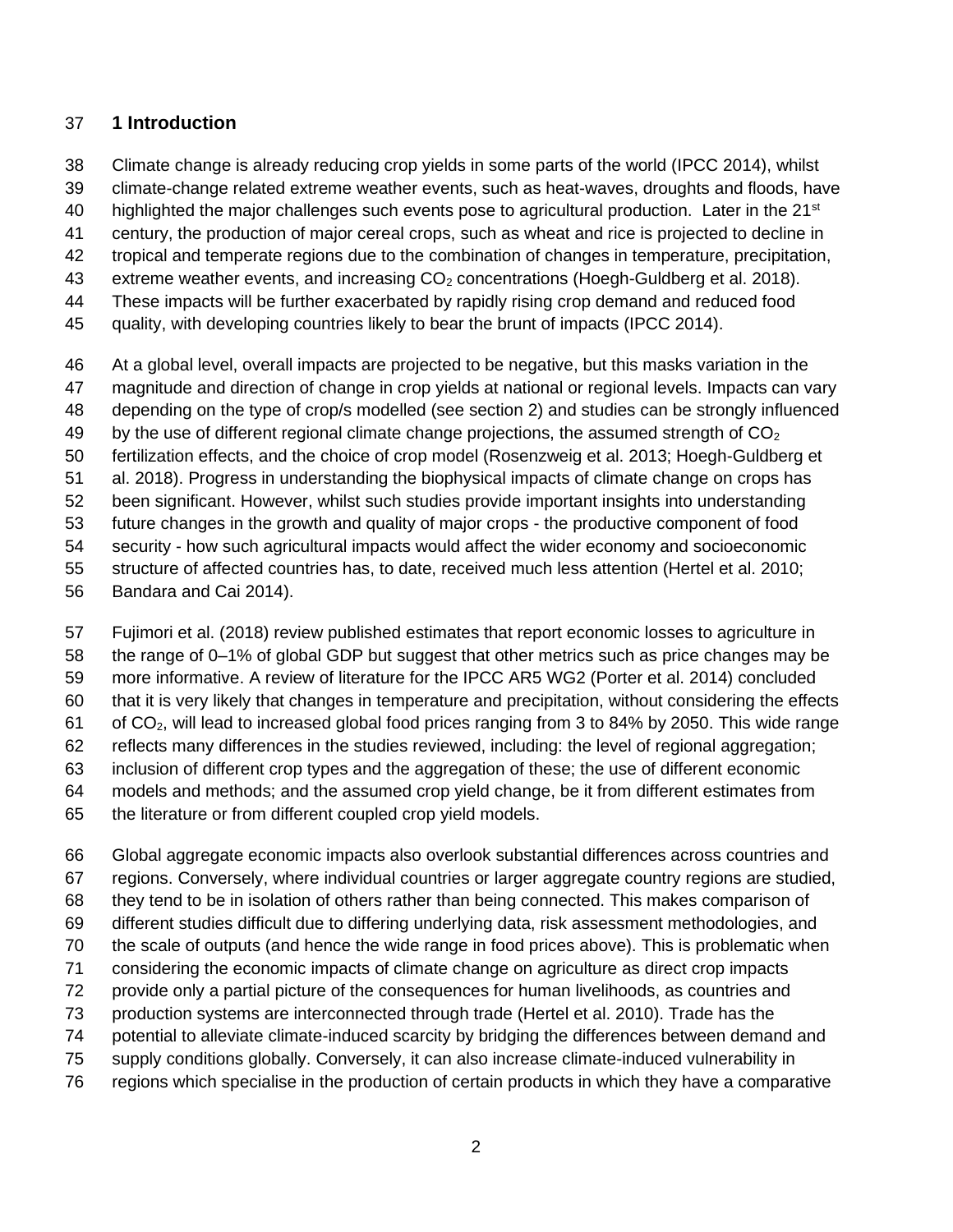advantage, while relying on imports to meet demands for other commodities (Ouraich et al. 2019).

 As well as the spatial scale of the study, economic estimates can also differ depending on the climate change projections used (Nelson et al. 2014). Since the publication of the IPCC Special 81 Report on 1.5°C of warming (IPCC 2018) there has been an increased focus on the projections of climate change impacts under such ambitious targets, resulting in a relative dearth of 83 projections relating to warming at higher levels such as 3°C or above. This is an important knowledge gap to fill, particularly for informing policy makers as the Nationally Determined Contributions (NDCs) under the UNFCCC Paris Agreement are estimated to result in global mean temperature rise in the range of 2.7°C to 3.5°C by 2100 (Gütschow et al. 2018). Consequently, to examine the full range of climate change impacts on agriculture, a full range of climate scenarios need to be considered alongside coupled crop and economic models. This

 type of approach provides a flexible scenario-based framework which can provide a more complete understanding of the impacts of climate change on agriculture and the wider economy.

- This study provides fresh insights by focusing on a regional comparison of impacts, using a
- coherent set of climate simulations and crop yield changes estimated via a statistical crop model
- (ClimaCrop), coupled with a global economic general equilibrium model (Global Trade Analysis
- Project model, GTAP). Global outputs in terms of yield shocks are incorporated into the GTAP
- model via changes in land-use efficiency for the land used for agricultural production in each
- region. The framework is beneficial as it allows distinctions to be made between prices of domestically and internationally produced commodities, capturing the role of international trade
- when assessing the dynamics of economic impacts at the country level. In particular, this paper
- focuses on heterogeneities of the socio-economic impacts of climate-induced crop yield change
- on different regional economies, including on commodity prices and welfare. A second
- advantage of this study is that it evaluates these impacts under a wide range of global climate
- change scenarios. Warming levels range from 1.5° to 4°C, critical for national economies to
- choose appropriate strategies for climate change adaptation.

 This analysis focuses on wheat and rice, two of the world's most widely cultivated crops, which alongside maize provide the current foundation for world food security (FAO 2016a, 2017). To demonstrate the capability of the method to multiple countries, and ability to facilitate a regional comparison China, India, Brazil, Egypt, Ghana and Ethiopia are included, although the method

- could be applied to other countries in a similar manner. These countries reflect a range of
- different climate impacts, geographies, levels of development, and a combination of major
- wheat and rice producers and major wheat and rice importers. The following section provides a
- review of current literature. Section 3 outlines the modelling framework, inputs and economic
- model. Section 4 presents the model results with the discussion and conclusions in section 5.

# **2 Literature Review**

- *2.1 Projected risks of climate change upon crop yields in our study countries*
-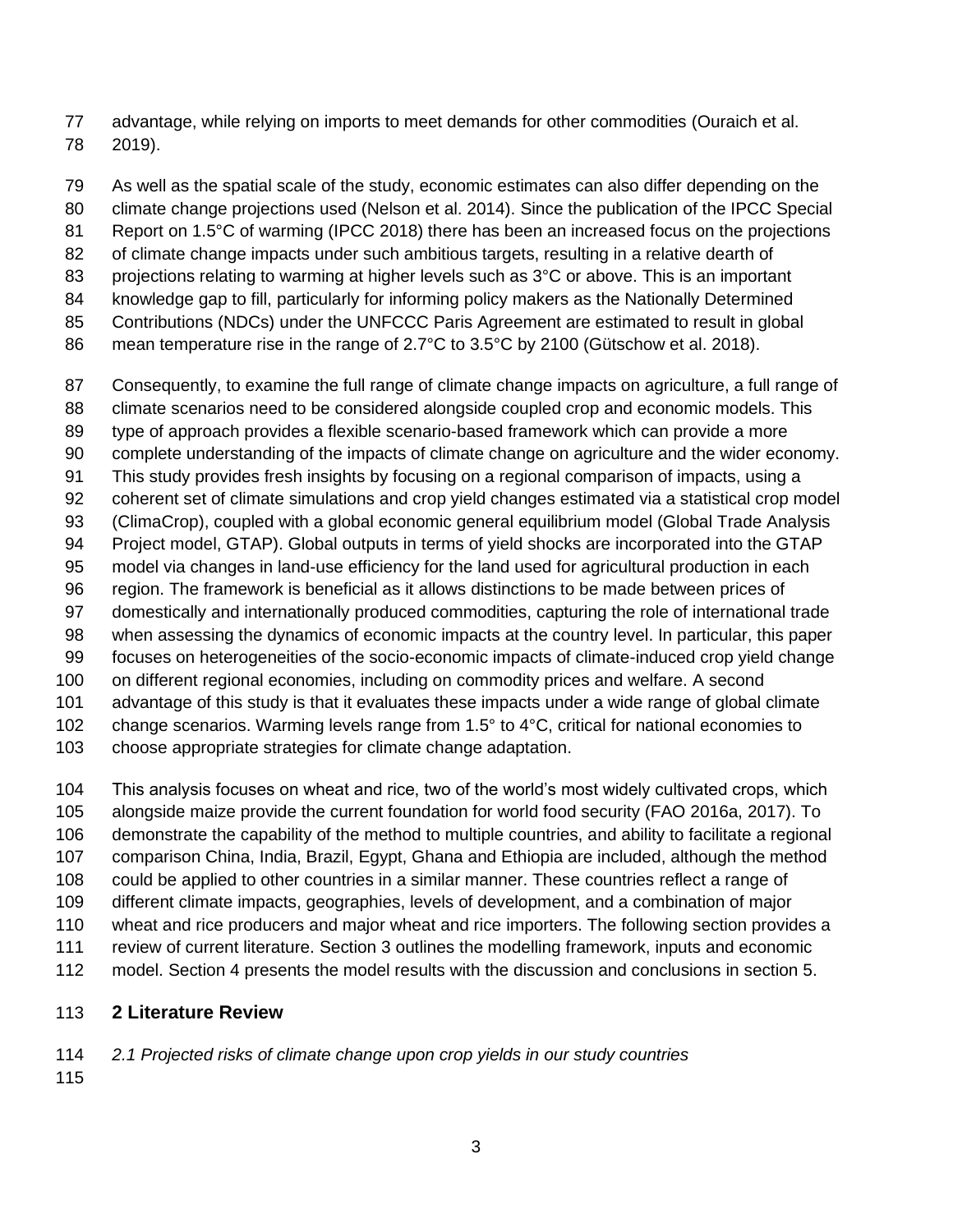The potential impacts of climate change on crop yields have been widely studied at global, national, and regional levels. Key methods include the use of statistical models and process- based dynamic crop models. In general, global studies show that Africa is particularly vulnerable to climate change, with agriculture being one of the more vulnerable sectors. Overall, negative impacts on yields are expected, but the extent of the loss is projected to vary between regions and crops (Porter et al. 2014). For example, West Africa is projected to see substantial reductions in wheat yield, of around 13% with 1.5°C and 19% with 2°C warming (Schleussner et al. 2016). Research conducted by AgMIP (Agricultural Model Intercomparison and Improvement Project) projected reductions in maize and wheat yields across much of Africa but increases in rice and soy yields for southern and eastern areas (e.g. Rosenzweig et al. 2013; Ostberg et al.

- 2018).
- There has been a significant amount of research into changes in crop yield at the national scale
- for our study countries (see Table S1 for a full synthesis of studies). For India, most published
- studies used process-based models and projected lower overall crop yields in the future (e.g.
- Koehler et al. 2013). Challinor et al. (2006) modelled changes to groundnut in India and
- projected increases in yield in some northern and western areas but reductions in other areas
- under the SRES A2 scenario by the 2080s. For Brazil, a range of models have been used to
- project changes to crop yield (e.g. Costa et al. 2009; Margulis and Dubeux 2011). Most of these
- studies project a reduction in future yield, of around 30% for maize and beans. By contrast,
- studies focused on China largely project increases in yields in the future (e.g. Chen et al. 2013; Geng et al. 2019). However, some research projects lower crop yields in China as a result of
- climate change. Erda et al. (2005) suggest climate change will reduce the rice, maize and wheat
- 138 yields in China by up to 37% in the next 20–80 years without  $CO<sub>2</sub>$  fertilisation. Disagreement
- over the sign in yield change comes, in part, from the model parameterisations. Likewise, Xiao
- et al. (2018) used the APSIM model with 28 GCMs, forced with the RCP4.5 and RCP8.5
- scenarios to project changes in wheat yields in China by the 2080s. They reported an increase
- 142 in yield when  $CO<sub>2</sub>$  fertilisation was included and reduction in yield when not.
- National scale studies for India, China and Brazil generally agree with the results of global
- studies (Parry et al. 2004; Lobell et al. 2008). However, few national level studies exist for
- Egypt, Ghana and Ethiopia. Sagoe (2006) analysed changes to cassava and cocoyam in Ghana
- using a process-based model and projected a reduction in the yield of both crops. Araya et al.
- (2015) investigated changes to maize yields in Ethiopia under RCP 4.5 and RCP 8.5, projecting
- reductions in yield of up to 20% by the 2050s. Abera et al. (2018) projected reductions in maize
- yields at some sites in central Ethiopia (Bako and Melkassa) but increases at another site
- (Hawassa) under RCP 8.5 conditions by the end of the century. Projected increases in yields
- are linked to higher local rainfall whereas yield reductions are linked to greater rainfall variability
- and higher temperatures. Regional studies for Africa also project a general reduction in crop
- yields in Ghana (Jones and Thornton 2003; Parkes et al. 2018), Ethiopia (Jones and Thornton
- 2003; Liu et al. 2008) and Egypt (Jones and Thornton 2003; Liu et al. 2008).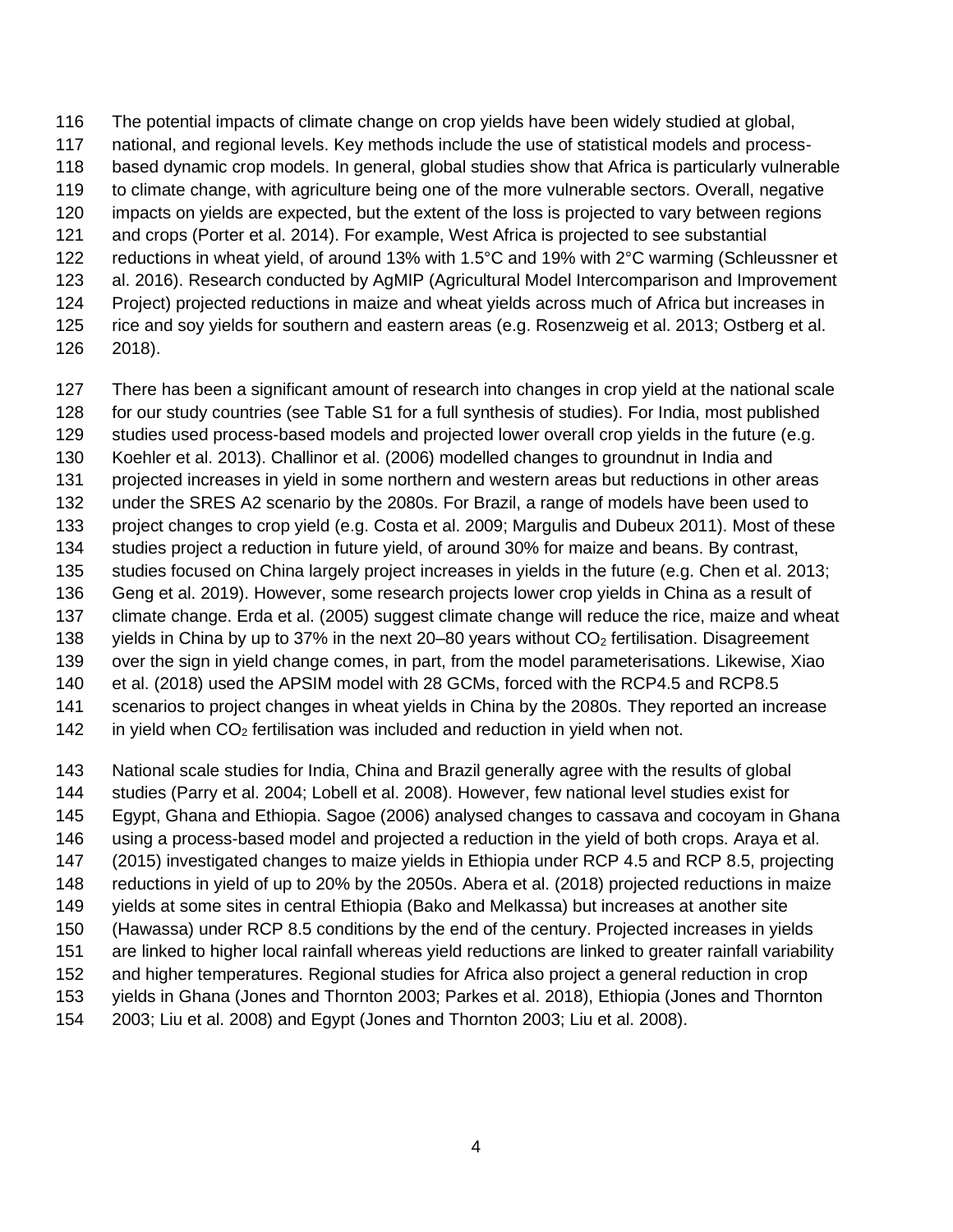## *2.2. Economic implications of changing crop yields*

 A few global studies have specifically addressed the changes in some of the six countries of interest to this study. Ren et al. (2018) examined the economic impact of climate change on seven crops globally using the iPETS model. For China, a 5-10% reduction in crop price was 159 projected with  $CO<sub>2</sub>$  fertilisation and 10-20% increase in prices without  $CO<sub>2</sub>$  fertilisation. For India, 160 crop price was projected to decline by 18% to 25% when the effects of  $CO<sub>2</sub>$  fertilisation were 161 considered. Increasing by 20-50% when  $CO<sub>2</sub>$  effects were not included in the models. Similarly, Bandara and Cai (2014) projected increases in food prices of around 5% (wheat) and 9% (rice) in India by 2030. Calzadilla et al. (2013) used the GTAP-W model with the SRES B2 scenario and found a -0.01% (-667 million USD) change in GDP in China by 2050, which was associated with a 1.14% reduction in agricultural productivity.

- Relatively few country-level studies of the economic impacts of climate change exist (see Table S2 for a full synthesis of studies). Mideksa (2010) investigated the economic impacts in Ethiopia using a CGE model and projected changes to agriculture would reduce GDP by about 10%. Similarly, Deressa and Hassan (2009) analysed crop net revenue in Ethiopia and projected a
- reduction per hectare by the end of the century. Arndt et al. (2015) found a similar situation is
- likely for Ghana, projecting declines in agricultural GDP and reductions in revenues from some
- major crops. Yates and Strzepek (1998) used two statically coupled economic models to project
- the economic impacts of climate change on Egypt by 2060 using a pessimistic and optimistic
- scenario, reporting changes in agricultural GDP of 96% (optimistic scenario) and 135%
- (pessimistic scenario). Some of these studies factor in trade linkages, including Arndt et al.
- (2015) which includes trade function elasticities in the model, and Mideksa (2010) who consider
- other countries as an agent which can demand exports and supply imported goods.

## **3 Methods**

## *3.1 Climate Scenarios*

 This study projects the impacts of climate change on crop yields across a range of specific global warming levels from 1.5° to 4°C (Table 1). The scenarios represent a set of mitigation

- scenarios meeting various climate goals based on Shared Socioeconomic Pathways 2 (SSP2)
- (Kriegler et al. 2014). The SSPs narratives are characterised by assumptions on future
- economic growth, population change, and urbanization. SSP2 depicts the 'Middle of the Road'
- whereby social, economic, and technological trends do not shift markedly from historical patterns (Riahi et al. 2017).

 The crop model was driven by monthly climate change variables on a spatial grid of resolution 0.5 x 0.5 degrees, obtained by pattern-scaling Global Circulation Model (GCM) projections. To sample uncertainty in regional climate change projections, patterns of change simulated by twenty-three CMIP5 GCMs were used. The pattern-scaling technique assumes there is an approximately linear relationship between the change in a climate variable in a grid cell and the change in the global-mean surface temperature, and that this relationship is invariant under the range of climate changes being considered here (Osborn et al. 2016). This is a commonly used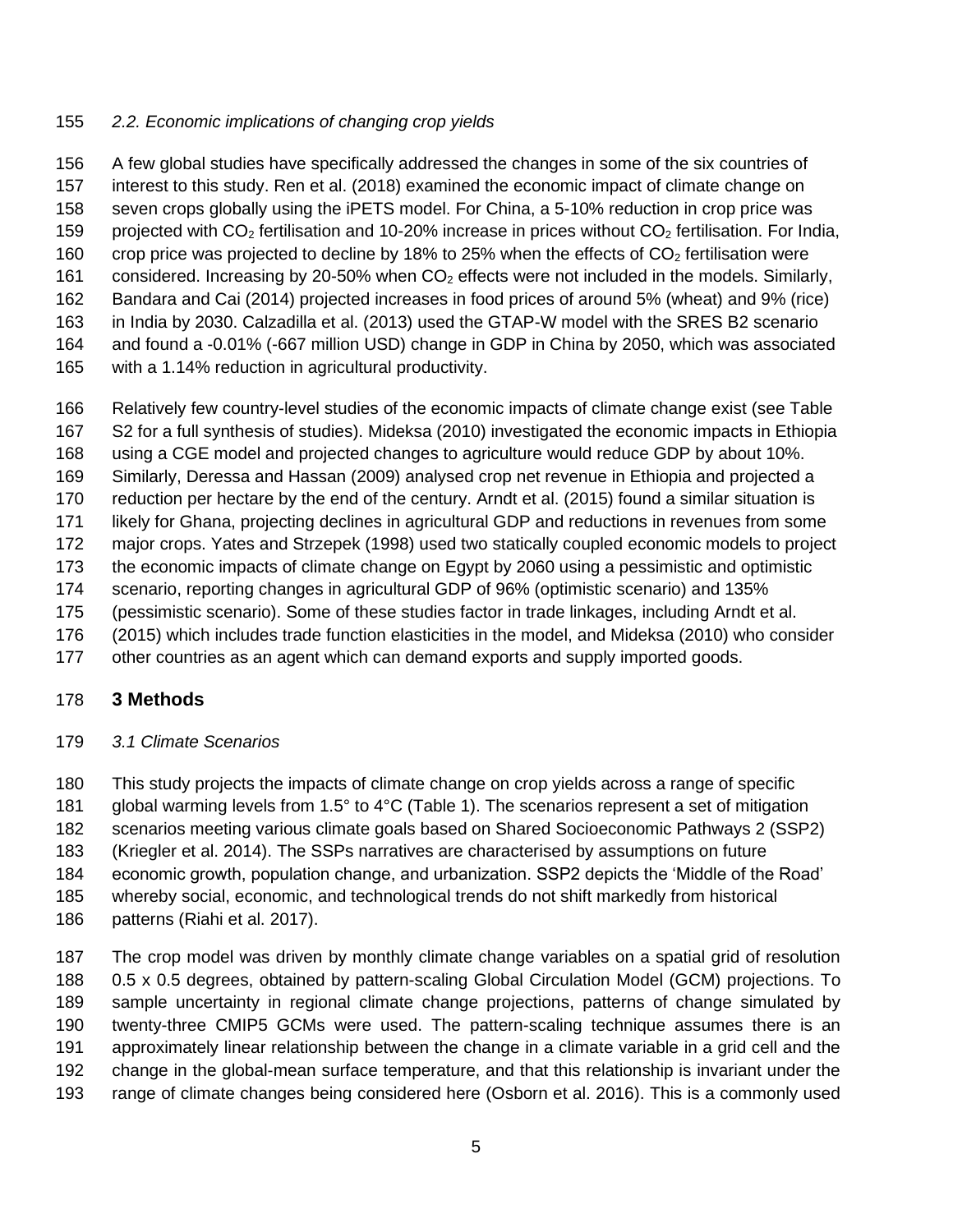method with Osborn et al. (2018) showing it emulates the underlying GCM projections well with errors that are small relative to the climate change signal. Tebaldi and Arblaster (2014) show that errors are small relative to the spread in results between different GCMs.

 To obtain monthly time-series we combined the observational mean climate, the pattern-scaled change in mean climate, and observed monthly anomalies superimposed to provide realistic climate variability. Observed mean and anomalies were taken from the CRU TS3.00 dataset, for the years 1961-1990, on a 0.5° latitude by 0.5° longitude grid (Harris et al. 2014). For future precipitation, the observed monthly anomalies were first transformed so that their probability distribution is consistent with the changes in monthly precipitation variability projected by each GCM (Osborn et al. 2016). Monthly evapotranspiration (ET) was calculated using the Penman– Monteith formula from ClimGen data for minimum, maximum and mean temperature, vapour pressure, cloud cover, and the CRU CL 2.0 wind speed climatology.

- 
- [Table 1 here]
- 

#### *3.2 Crop yield data and method*

 Impacts of climate change on crop yields of wheat and rice are modelled using the statistical crop yield model, ClimaCrop, underpinned by 23 GCMs, for each of the eight climate scenarios (Warren et al. 2017). National annual yields were obtained from the FAO (2016b) for the years 1961-2012 and matched with CRU TS 3.22 climate data (Harris et al. 2014) for the same period. The annual average temperature and precipitation in a country were calculated as the mean across all 0.5 x 0.5 degree grid cells and months in which the respective crop is grown under 216 rain fed conditions as given in the MIRCA2000 data set, a global data set of monthly irrigated and rainfed crop areas around the year 2000 with a spatial resolution of 5 arcmin (about 9.2 km at the equator) (Portmann et al. 2010). It was assumed that optimal weather conditions exist for each crop resulting in maximum obtainable yield and that any deviation from this optimum will result in reduced crop yield. Following Schlenker and Lobell (2010), the natural logarithm of crop yield was regressed with quadratic specifications in temperature and precipitation (see SM table S3) and a quadratic time trend was used to account for technological process over the time period (Equation 1):

225 
$$
log(Y_{c,t}) = (\alpha + \alpha_c) + \beta_1 T_{c,t} + \beta_2 T_{c,t}^2 + \beta_3 P_{c,t} + \beta_4 P^2 c, t + (\beta_5 + u_{5,c})t + (\beta_6 + u_{6,c})t^2 + \epsilon_{c,t}
$$

Eq. 1

229 For country  $c$  and time  $t$  where  $\alpha$  is a global intercept,  $\beta$  represents estimated coefficients,  $T$ 230 and P are the average temperature and precipitation during growing season, and  $\epsilon$  is an error 231 berm. In all cases, the country specific intercepts  $\alpha_c$ , error term  $\epsilon_{c,t}$  and the coefficients were assumed to be normally distributed. To create spatially explicit projections of future crop yield

changes for each country the equation is then applied at the grid cell level. To quantify the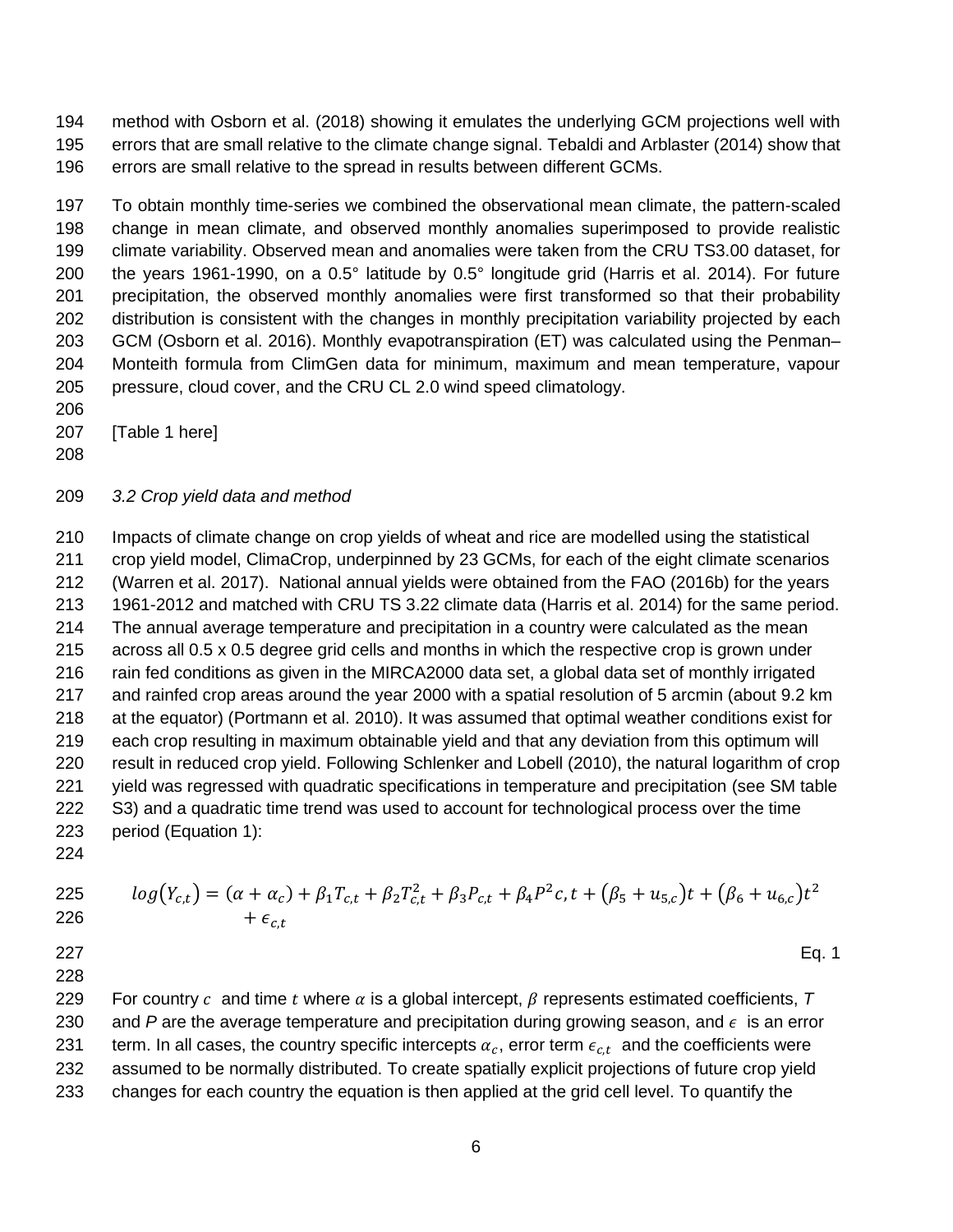impacts of climate change on crop yields, we limited the crop growing area to locations given in Monfreda et al. (2008), keeping both the area and the crops grown constant over time. In each

236 grid cell, we calculated predicted yield for all warming levels as

| 237 | $Yield_{ct}=e^{log(Y_{c,t})+\frac{\sigma^2}{2}}$                                                     |
|-----|------------------------------------------------------------------------------------------------------|
| 238 | Eq. $2$                                                                                              |
| 239 |                                                                                                      |
| 240 | where we included the variance of the error term, $\sigma^2$ , of each model to account for Jensen's |
| 241 | inequality (Schlenker and Lobell 2010). All yields were then transformed to country totals by        |

 calculating an area-weighted sum and a 30-year average was determined to represent production under long-term conditions. To enable coupling with the economic model these country totals were provided for the 140 countries and aggregated country regions of the GTAP database version 9 (see section 3.3 below). Finally, predicted changes in crop production (and 246 thus crop yield) were estimated using equation 3 where  $p_0$  represents production under baseline 247 conditions and  $p_1$  represents production for any other warming level.

  $\Delta p = \frac{p_1}{q_2}$  $p_{0}$  Eq. 3

#### *3.3. Economic Modelling*

 GTAP is a well-known multi-region and multi-sector global general equilibrium economic model (Hertel and Tsigas 1997; Corong et al. 2017). It tracks bilateral trade flows between countries and models the consumption and production of commodities of national or aggregated regional economies. Producers are assumed to maximise profits and consumers are assumed to maximise utility. Product and factor market clearing requires that supply equals demand in each market (Xie et al. 2018). The standard GTAP model has been widely used for policy analysis and due to its generic, modularised framework has also been modified and extended for use in specific research areas, including climate change and food security policy (Corong et al. 2017). It is beneficial here given countries may be directly affected by climate change impacting on domestic crop yields, as well as indirectly through trade and changing commodity prices. In assessing the potential socio-economic impacts of crop yield change on the six countries it is important to capture both direct and indirect components to provide a robust estimate. As such, the study uses the standard GTAP version 7 and associated GTAP database 9, which includes 140 regions and 57 sectors, aggregated into eleven sector groups for the analysis (Table 2). The model is run for all 140 regions so that both domestic impacts on the six countries and global implications are captured.

[Table 2 here]

 Yield shocks for rice and wheat are incorporated into the GTAP model via changes in land-use efficiency for the land used by rice and wheat production in each GTAP region (parameter *afe* in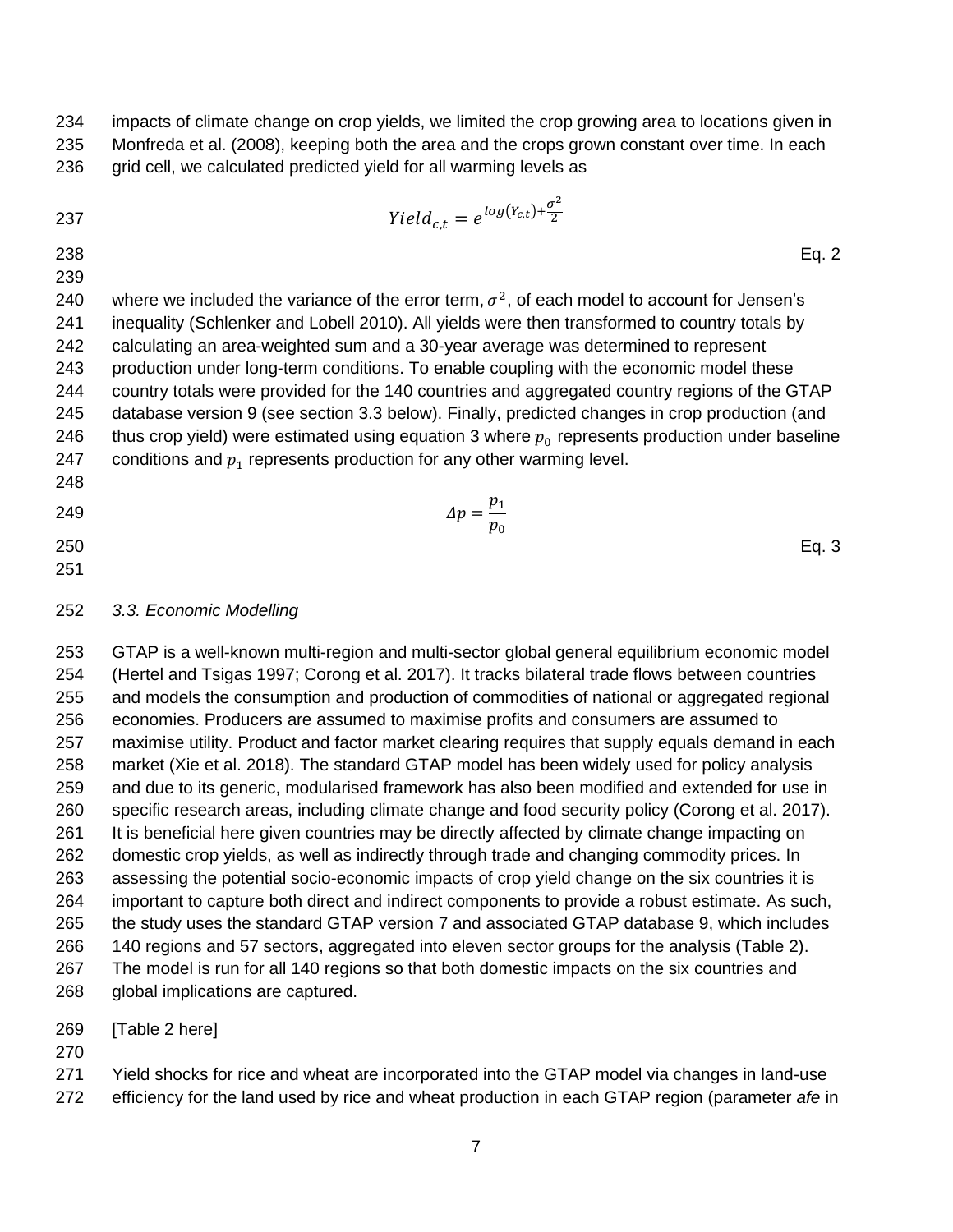equation 4). This is the conventional method for translating yield perturbations into economic models (e.g., Iglesias et al. 2012; Xie et al. 2018). Changes in crop productivity are interpreted in the model as affecting both price and demand for land, as expressed as a percentage in equations (4) and (5). This causes a price increase in agricultural goods causing higher costs in the sector and affecting input markets. The reallocation of resources due to these direct effects will indirectly affect other sectors of the economy and can affect household decisions on consumption (Iglesias et al. 2012). The composite price of primary factors (i.e. land, labour, enterprise and capital goods) in each sector and region is calculated following Corong et al. (2017):

 $\boldsymbol{n}$ 

 $k=1$ 

 Eq. 4 

 where *j* is the production commodity (industry), *r* is the region, *k* is the endowment commodity, *pva* is the firm's price of value added, *pfe* is the firm's price for endowment commodity *k*, *SVA* is the share of endowment commodity *k* in total value added and *afe* is the primary factor augmenting technology change, specific to each sector of each region. The input of the endowment commodities to each region/industry is calculated by:

 $pva_{j,r} = \sum_{\alpha} (SVA_{k,j,r} \times (pfe_{k,j,r} - afe_{k,j,r}))$ 

292 
$$
qfe_{k,j,r} = -af e_{k,j,r} + qv a_{j,r} - ESUBVA_j (pfe_{k,j,r} - af e_{k,j,r} - pva_{j,r})
$$

 Eq. 5 

 where *qfe* is the demand, *qva* is the value added and *ESUBVA* is the elasticity of substitution between capital, labour and land in industry *j*. To reflect the difficulty of substitution between land and other key inputs such as labour and capital in the context of global warming the elasticity of substitution between endowments (*ESUBVA*) of crop production sectors is changed to 10% of the original value. This is in line with guidance from previous literature (e.g., Rose and Liao 2005). 

 In the model, capital and labour can move freely between production activities, while for land and natural resources movement is largely restricted (equations 6 and 7). Following Corong et al. (2017) the allocation of the sluggish endowments across sectors is:

$$
qoes_{k,j,r} = qo_{k,r} + ETRAE_k(pm_{k,r} - pmes_{k,j,r})
$$

Eq. 6

 whereby *qoes* is the supply of sluggish endowment, *qo* is the industry output of endowment, *ETRAE* is the elasticity of transformation for sluggish primary factor endowments, *pm* is the market price of endowment and *pmes* is the market price of sluggish endowment. By default, different crops can adjust their demand for land within some margin (transformation elasticity

*ETRAE* = –1). However, in the context of global warming the growth of other competing crops,

e.g., grains and pastures, can also be negatively affected leading to an increase in land demand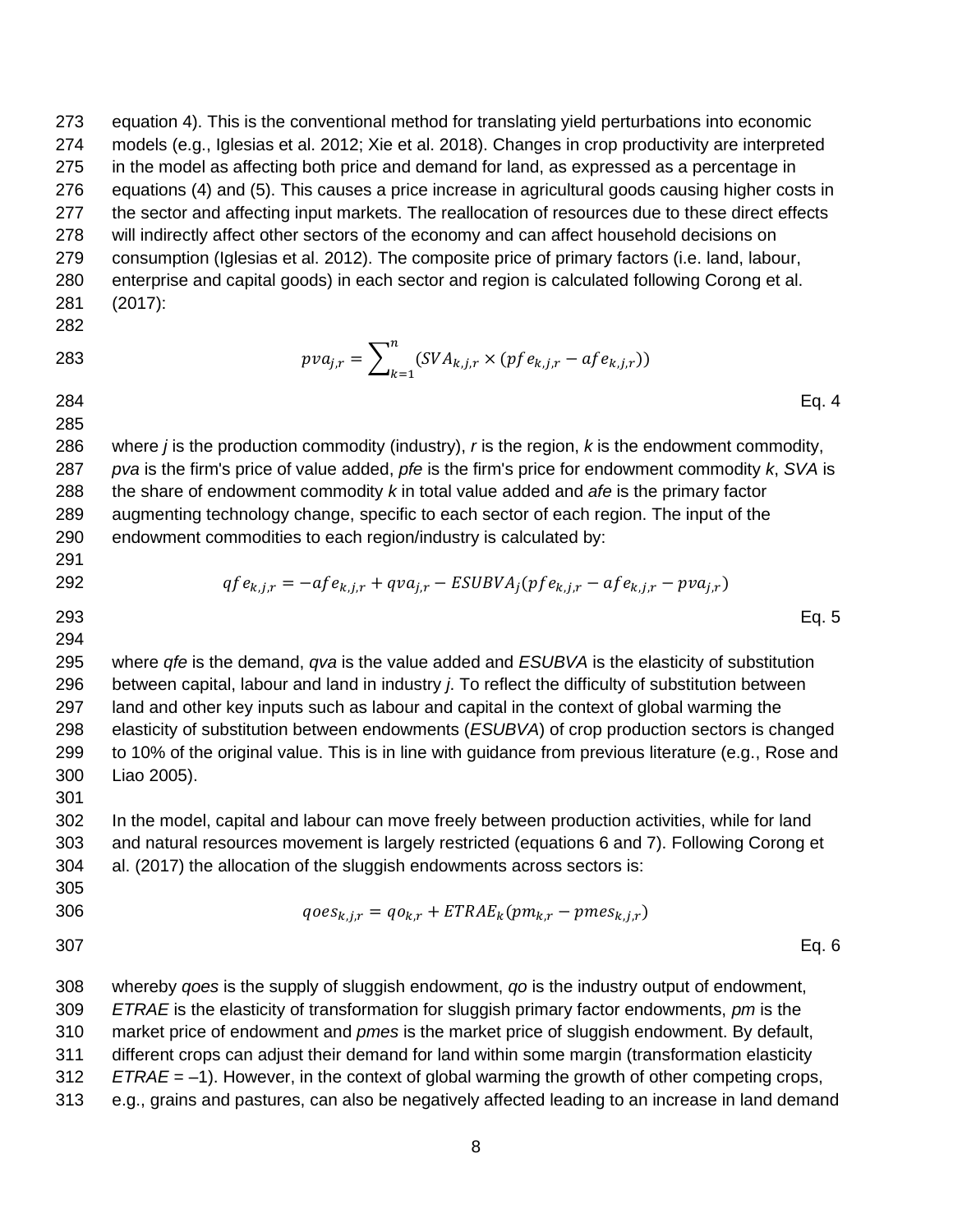in these sectors. Given this study does not consider changes in yields of other cereals and

- pastures, nor alternative demands for land (e.g. for BECCS), the transformation elasticity is
- reduced to 10% of the default value, to increase the difficulty of land transfer between different sectors.

 The composite price for sluggish endowments is shown in equation 7, where *REVSHR* is the share of endowment used by different industries.

320

\n
$$
pm_{k,r} = \sum_{j=1}^{n} (REVSHR_{k,j,r} - \text{pmes}_{k,j,r})
$$
\n321

\nEq. 7

 Allocation of mobile endowments across sectors is shown in equation 8, where *SHREM* is the share of mobile endowments at market prices.

$$
q_{0k,r} = \sum_{j=1}^{n} (SHREM_{k,j,r} \times qfe_{k,j,r})
$$

Eq. 8

The composite price for mobile endowments is:

$$
pm_{k,r} = VFM_{k,j,r}/qfe_{k,j,r}
$$

Eq. 9

 where *VFM* is the producer expenditure on endowment valued at market prices. This study has further included changes in crop foreign trade to production for each country, thereby simulating the changes in crop supply. For other modules, we use the default GTAP model settings (Corong et al. 2017).

 As GTAP is a comparative static model each simulation represents the variance between different possible states of the global economy with respect to two points in time, the base period vs. the future projection period. It is assumed that climate change only affects land productivity, ignoring other potential impacts of climate change such as on human health, which can affect labour productivity, and capital productivity. Productivity changes in agriculture in other sectors are not considered. Global population and socio-economic conditions are held constant in the model, focusing results on the influences of climate change (e.g., Xie et al. 2018).

## **4. Results**

## *4.1 Crop yield change*

The impact of the climate scenarios on rice and wheat yields were modelled for each of the 140

GTAP regions. There is large regional variation in the direction and magnitude of changes,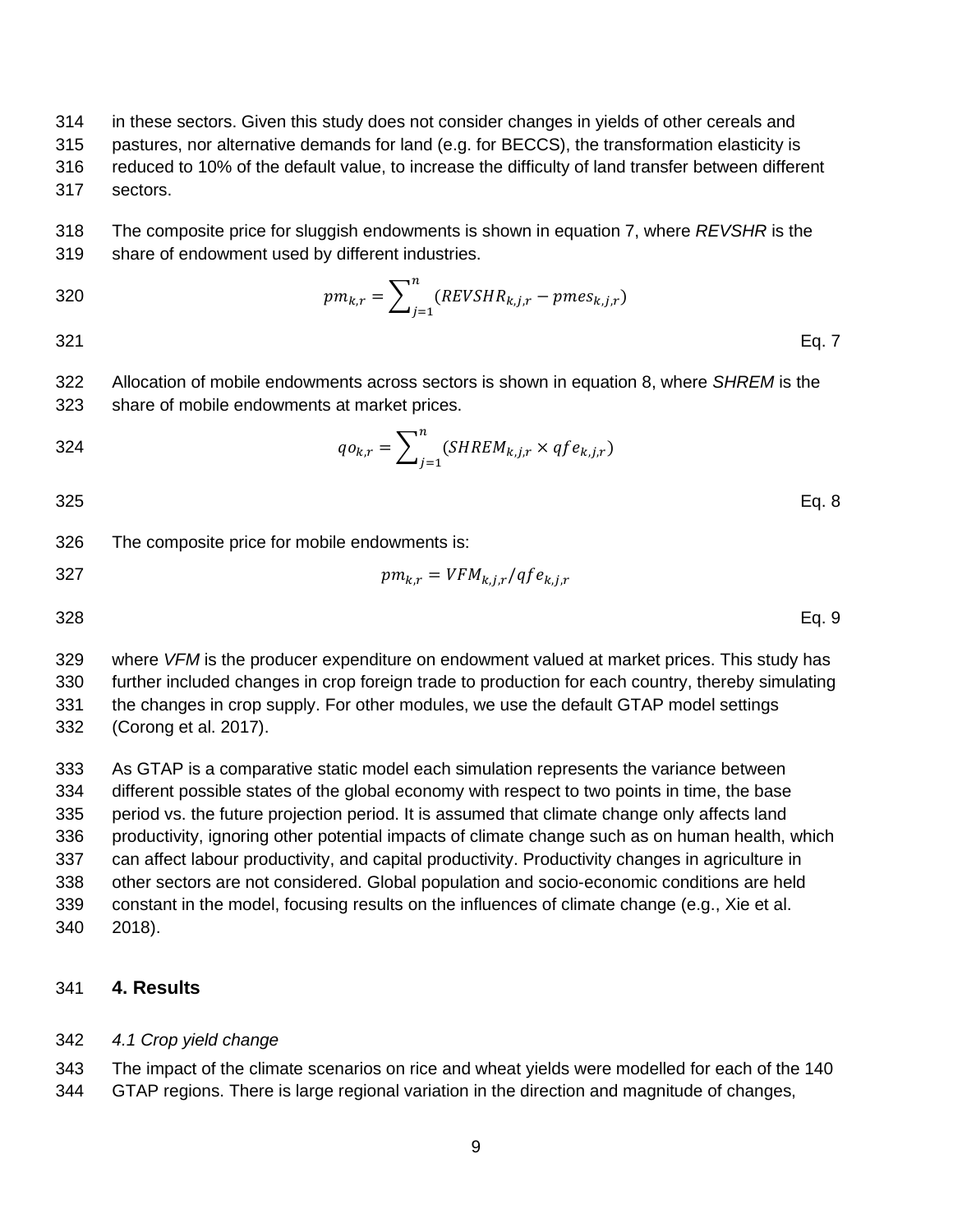however, at a global level mean rice yields are projected to decrease marginally under the future scenarios, reaching ~4% under scenario 6. Implications for wheat are more significant, with average global yield reductions of ~2.5 to 12.5% for scenarios 1 to 6 (full results are displayed in Supplementary Material (SM) figures S1 and S2).

 At a country level, except for China, rice yields generally decrease under the future scenarios, with more severe reductions associated with higher warming levels (figure 1). Changes in rice yields are initially slightly positive for Ethiopia (0.5%) and Egypt (0.1%) with little change between scenarios 1 to 4. However, at higher warming levels, crop yield changes become negative, reducing by 2.75% and 1.5% under scenario 6 for Egypt and Ethiopia respectively. India and Ghana are projected to suffer more severe reductions, with an average reduction of ~14% under scenario 6 in Ghana. In contrast, an increase in rice yield is projected for China, ranging from 2.2% to 5.25% for scenario 1 and 6 respectively, although incremental benefits become more marginal at the higher levels of warming.

[Figure 1 here]

Figure 2 highlights that for all countries wheat yields decrease from the baseline under the

 future scenarios, with more severe reductions associated with the higher warming levels, and particularly for India and Egypt. Average reductions range from 2.5% to 5% across the countries under scenario 1, increasing to 12.5% to 20% under scenario 6.

[Figure 2 here]

 The results for wheat and rice reflect projections of declining crop yields due to climate change reported in the literature for India, Brazil, Egypt, Ghana and Ethiopia (section 2). For China the direction and magnitude of change differs for wheat and rice but given the larger scale of rice production would result in an overall yield increase.

## *4.2 Production and price changes*

 The yield changes for the 140 regions provide input to the GTAP model facilitating an investigation of how global changes in rice and wheat yields will translate into economic impacts. The most immediate impacts are on the sectoral value added and production of the rice and wheat sectors. Figure 3 highlights that the modelled changes in regional rice yields corresponds to a decrease in global production ranging from 1.5 to 8.5Mt, with a decline in sectoral value added of 0.25% to 1.4%. For wheat, the change in modelled yields corresponds to a decrease in global production of 1.25 to 5.5Mt, with a decline in sectoral value added of 0.2% to 0.95%. Impacts are also shown to increase non-linearly under scenarios 1 to 6. 

[Figure 3 here]

At the country level production and value added generally reflect the trends seen in crop yields,

- declining or increasing alike (with estimates for India comparable to those of Bandara and Cai
- (2014)). All countries see an increasing decline in wheat production and value added under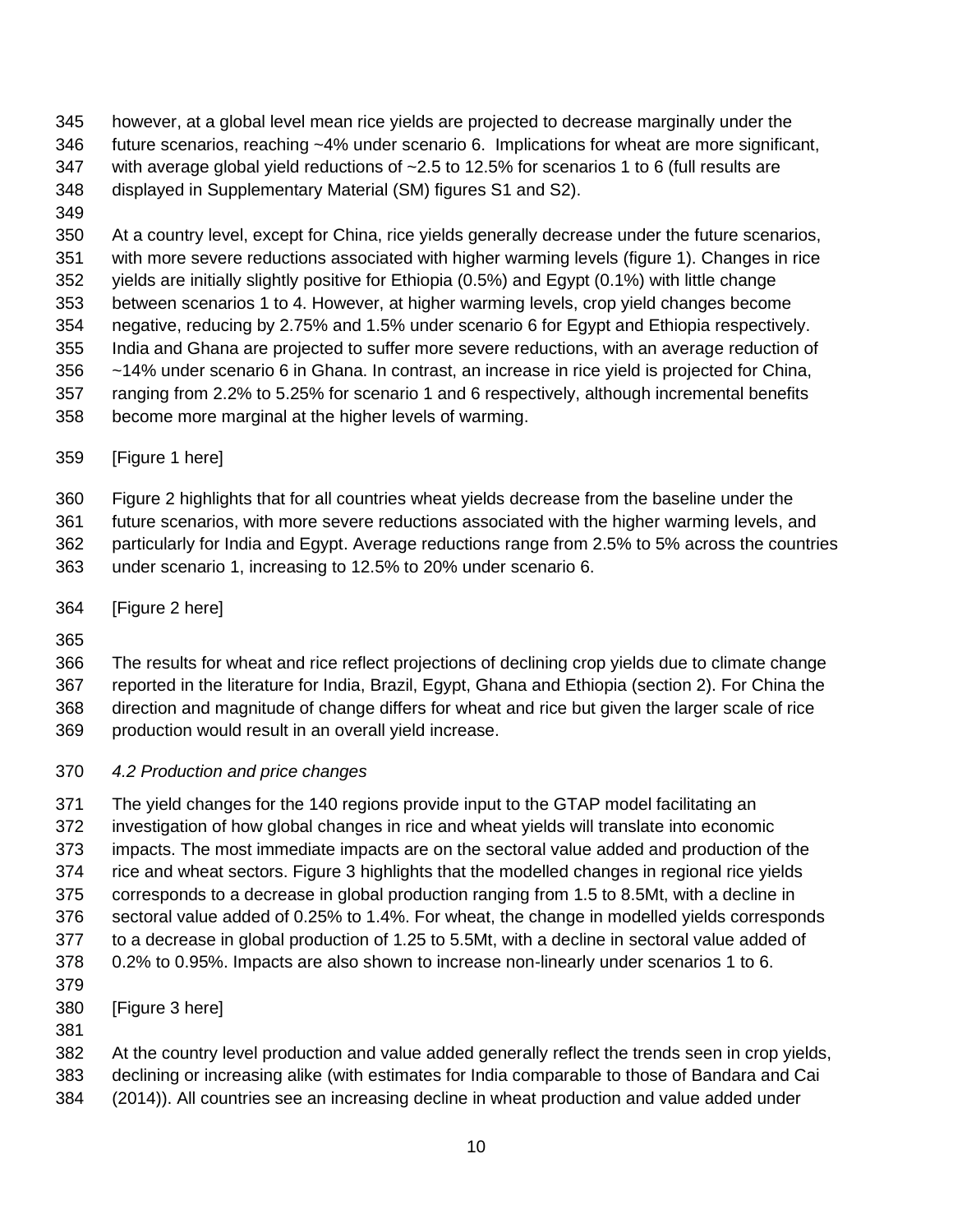scenarios 1 to 6. For rice, China is shown to benefit from increased yields, with an increase in production and value added, although reflecting the trend in figure 1 the additional benefits become more marginal for scenarios 5 and 6, and do not reflect the expected decline in rice nutrient content that occurs concurrently with climate change responses (Myers et al 2017). Production and value added in India, Egypt and Ghana are negatively affected. Ethiopia's rice relies heavily on imports, i.e., domestic production only accounts for about 20% of consumption of rice. When the price of imported rice increases significantly (see Fig. 4), the compensation of input factors in domestic rice production also increases.

- These trends occur as productive output is affected by both natural factors (e.g. change in yields) and social factors (e.g. commodity prices). In general, the more land efficiency declines due to reduced crop yields the more crop production will decrease. For example, if rice production declines (both domestically and internationally) consumption of domestically produced rice can increase significantly, alongside a rise in the price of rice produced abroad. Distinguishing between domestically and internationally produced commodities such as rice and wheat for each region in the model is important when estimating price changes. For instance, rice produced in India and China have very different tastes with Indian consumers preferring to buy Indian-produced rice at higher prices than imported Chinese-produced rice at relatively low prices. By capturing this imperfect substitution in the model prices of rice and wheat can vary greatly across different regions. Even with inefficient land for production, producers are still profitable when product prices are high, and in this case can rent more land for production. As such international trade plays an important role in determining supply and price changes for countries. Rice or wheat exporting countries may conserve domestic production by reducing net exports, or profit from increasing net exports to meet demands of other countries whose domestic production has declined. Consequently, changes in regional export prices (shown in SM figure S3) will have consequences on importing countries.
- 

 Figure 4 shows the percentage change in the price of both domestic and imported rice and wheat for the six countries under scenarios 1 and 6 (which are in line with the estimated magnitude of results presented in Hertel et al. (2010)). In China the price of domestic rice declines by up to 10% under scenario 6, in line with increased crop yields, whilst import prices increase. The increase in import prices reflects an increase in export prices of China's major import partners for rice (Vietnam, Thailand and Pakistan, see SM figure S4). In the case of Ethiopia, the natural effects on rice yields are small (figure 1), but price effects are large (figure 4) driving the increase in production of rice highlighted in figure 3 above. For India domestic prices of rice and wheat increase significantly from scenario 1 to scenario 6, with domestic prices far exceeding imported prices.

- 
- [Fig 4 here]

424 The consequences of changing rice and wheat yields on both domestic and imported consumer prices can also propagate to other economic sectors, particularly related sectors such as other

crops and food manufacturing. Whilst not shown here (see SM tables S4 and S5) the model

highlights increasing prices for domestic and imported food manufacturing commodities across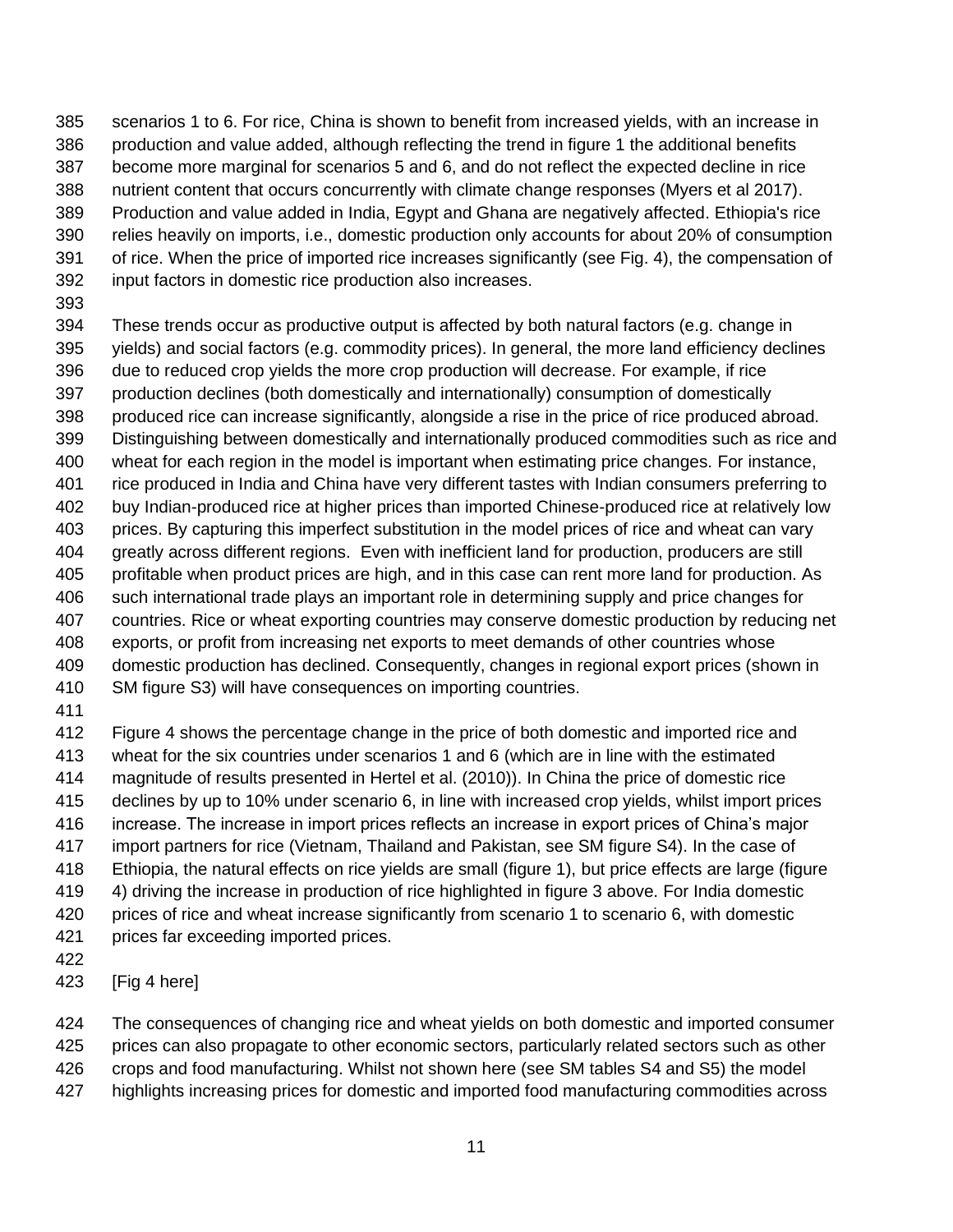the countries, with the largest increases seen in India and Egypt under scenario 6. The exception is China, where domestic prices for food manufacturing commodities decline.

 As well as impacts on consumers, producers will also be affected by price changes to primary factors such as land and labour, determined by supply and demand. In countries with declining crop yields the subsequent changes in land efficiency drive additional demand for more land to produce food, which leads to higher land prices. For all countries except China, the price of land rents increase (see SM table S6). In China land rents fall under scenario 1 due to the projected increase in rice yields which offset the impact of declining wheat yields. However, marginal increases are seen under scenario 6. The price change of other primary factors such as labour and capital are less significant, and generally opposite to the land price changes. There are two opposing channels through which price changes can occur here. One, where land efficiency declines more labour or capital can be required to enhance productive output, increasing the demand for these factors. Two, declines in land efficiency can also make such factors surplus, such as labour, which can cause the price to fall.

 Figure 5 encapsulates the above information, presenting the impacts at a macroeconomic level in terms of the percentage change in real GDP. GDP is marginally higher in China under scenarios 1 to 5, however begins to transition from scenario 3 onwards (2.5°C) becoming negative under scenario 6 (4.0°C). For the remaining countries changing rice and wheat yields have a negative impact, with losses increasing with warming levels. The most serious consequences are reported for India, with a decline in GDP of 0.015 and 0.75% for scenarios 1 and 6 respectively.

[Fig 5 here]

*4.3 Welfare change*

 In this study, changes in welfare are represented in monetary terms. Equivalent variation (EV) is used as a proxy for welfare change of regional households, which compares the cost of pre and post-shock levels of consumer utility, both valued at base year prices (Huff and Hertel 2000). It can be affected by changes in production of rice and wheat and subsequently consumer prices (as in section 4.2). Such a measure is useful because it allows for the unambiguous comparisons of alternative polices or other shocks. Figure 6 shows that for China benefits to welfare are initially projected to be positive, increasing by up to \$400 million US dollars. However, as above a transition begins from scenario 3 onwards with reductions in welfare estimated under scenarios 5 and 6. Despite negative impacts on real GDP welfare changes are also positive for Brazil, increasing between \$41 million to \$488 million US dollars under the six scenarios. This reflects the focus of the metric on price changes. In Brazil rice and wheat 463 production are less significant compared to other agricultural products it produces (FAO 2019). It is therefore less vulnerable overall to increasing prices of domestic and imported rice and increasing prices of exports of rice and wheat. In parallel, Brazil imports many other manufacturing products where prices are declining (SM Table 4) whilst also exporting large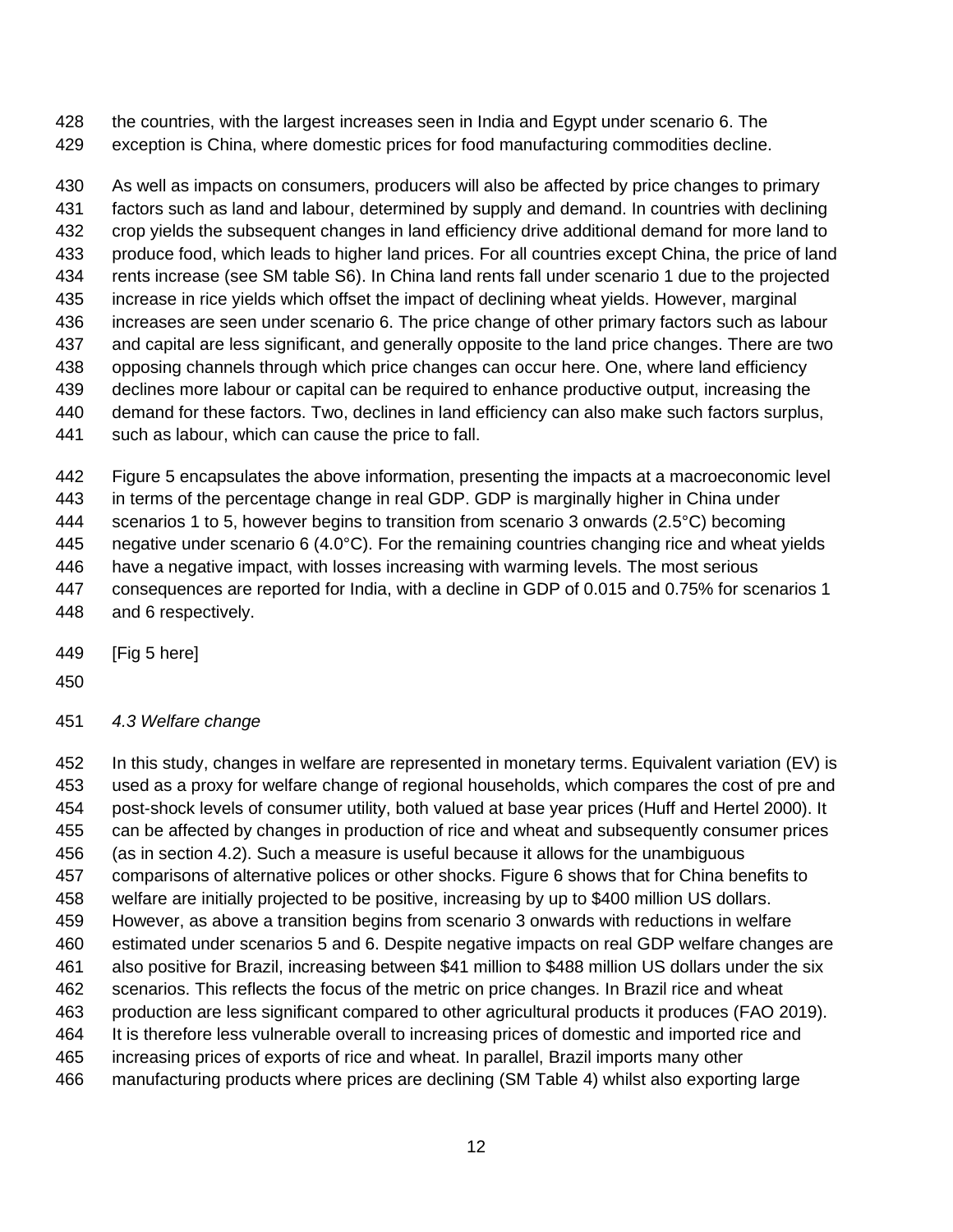quantities of legumes and food manufacturing products where prices increase under the scenarios.

[Fig 6 here]

 India, Egypt, Ghana and Ethiopia are projected to suffer negative impacts on welfare due to effects of climate change on rice and wheat yields. India is particularly affected with losses ranging from \$606 million to \$2,523 million under the six scenarios. These trends reflect the impacts of changes in land efficiency on factors such as labour and commodity prices which can affect the income of residents and in turn welfare. Secondly, if the country is a rice or wheat importer then higher export prices from major import partners will raise prices for consumers and reduce welfare. Thirdly, if the country is a rice exporter then benefits to welfare can reflect the decline in global supply and rising demand and prices for their exports.

## **5. Discussion and conclusions**

 The above analysis examines the direct impacts of climate change on global yields of rice and wheat, and economic consequences in terms of changes in production, commodity prices and welfare. The climate scenarios represent both ambitious targets as well as the potential for higher levels of warming, ranging from 1.5 to 4°C. This allows a comparison of economic impacts, highlighting the potential benefits in terms of avoided damages for more stringent climate change goals, and can also indicate potential tipping points as in the case of GDP and welfare in China (figures 5 and 6).

 At the macroeconomic level changes to GDP in China, although minimal, are initially positive but begin to transition from scenario 3 onwards becoming negative under scenario 6. For the remaining countries GDP is projected to decline with the largest impacts reported for India. Consumer prices for both domestic and imported rice and wheat were projected to increase under scenarios 1 to 6 for all countries except China. In the case of China there was a decline in the price of domestic rice, in line with increased crop yields and production. Indirect price effects were also reported for related sectors such as food manufacturing. The results also illustrated the potential impact on producers of price changes to primary factors such as land and labour. These combined factors will be important when considering the impacts on welfare. The study suggests that the impact of rising temperatures on crop yields could reduce overall welfare levels in some countries, such as India and Ethiopia, even under more stringent climate change goals, whilst benefits were projected for Brazil.

 The paper also highlights how trade can mitigate impacts of decreasing agricultural production at a country level. Conversely, it may act as less of a buffer for major food importing countries such as Egypt or Ethiopia, who will face the impacts of declines in domestic production alongside increasing global food prices. These types of market effects can be hidden in more aggregated multi-region or global analyses or underrepresented in studies that focus on countries independently (Islam et al. 2016).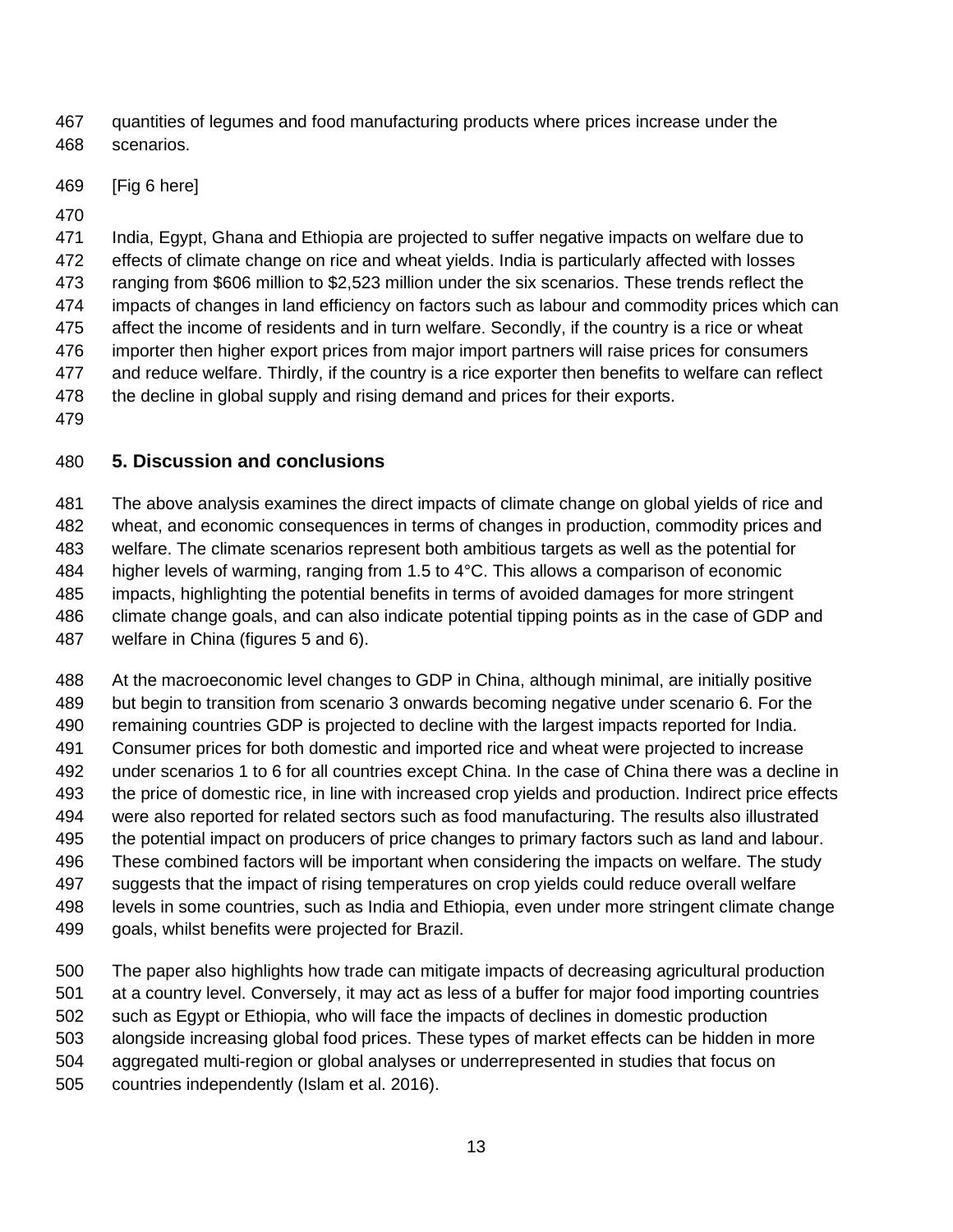The findings of the study are generally in line with the direction of trends reported in the literature (section 2). However, none of these studies include the potential for climate change to reduce the nutrient content of crops (Myers et al 2017) so in terms of food security, effects might be underestimated. Furthermore, for several of the countries analysed here there are relatively few country-level studies on the economic consequences of climate change on agriculture, with this paper contributing to evidence in this area. However, as with other economic impact studies of climate change it is difficult to capture all aspects of the subject within a single, concise framework. Other agricultural risks from climate change include changes in the intensity and frequency of extreme weather events, and altered weather patterns can also increase the vulnerability of crops to disease and pest infestation (Rosenzweig et al. 2001). The focus here is on changes in mean temperature and precipitation in line with other modelling studies, allowing some comparison, and providing a useful output in terms of how the agricultural system may change over the longer-term to 2100. Whilst extremes are not directly modelled, extreme climate conditions are partially considered given that as the extremes over the growing period increase the mean conditions also increase. By creating annual yield projections prior to taking the 30-year average these annual changes in extreme conditions are captured.

 The study excludes the possibility of adaptation under future warming scenarios, such as increased farm productivity due to the new use of technology or different or more heat-tolerant cultivars, a potential area of future research. While some studies do aim to gauge the potential effects of adaptations on crop yields under scenarios of climate change (e.g. Xiong et al 2014), these tend to be more detailed farm level studies, with less uptake in how this would translate into economic impacts. Rosenzweig and Tubiello (2007) note that at the national level economic based studies focus on benefits of higher adaptation potential, albeit with less agronomic detail. These studies tend to suggest small overall benefits at the global scale, for climate change up to 2050 of about 3°C. Howden et al (2007) also note that implementation of various adaptation options is likely to have benefits under moderate climate change for some cropping systems. However, there are limits to their effectiveness under more severe climate changes.

533 The study also relies on outputs from a single crop model, which does not consider  $CO<sub>2</sub>$ 

fertilization effects, which can have implications for crop yield estimates and subsequent

economic estimates. The literature review (see also Table SM-1) illustrates that there is no

536 current consistency in the incorporation of  $CO<sub>2</sub>$  fertilisation, although it can affect the magnitude

and potentially direction of change in crop yields. Studies that exclude CO2 fertilization effects

may overestimate negative impacts of reduced yields. This conservative approach, owing to the

 wide range of issues surrounding CO2 fertilisation effects, can be interpreted as focusing on direct impacts of climate change only, and justified by the fact that CO2 fertilisation may be

541 countered by other factors such as pest and diseases, or the role of  $\mathsf{O}_3$  and nitrogen use

efficiency excluded from studies (Vanuytrecht and Thorburn, 2017). In contrast, studies that do

543 include  $CO<sub>2</sub>$  fertilization may have a positive bias as plants grown in experimental settings, on

which model parameterisation is based, are not fully representative of farmers' fields

(Rosenzweig and Parry 1994), adding uncertainty to impact assessments (Vanuytrecht and

Thorburn, 2017).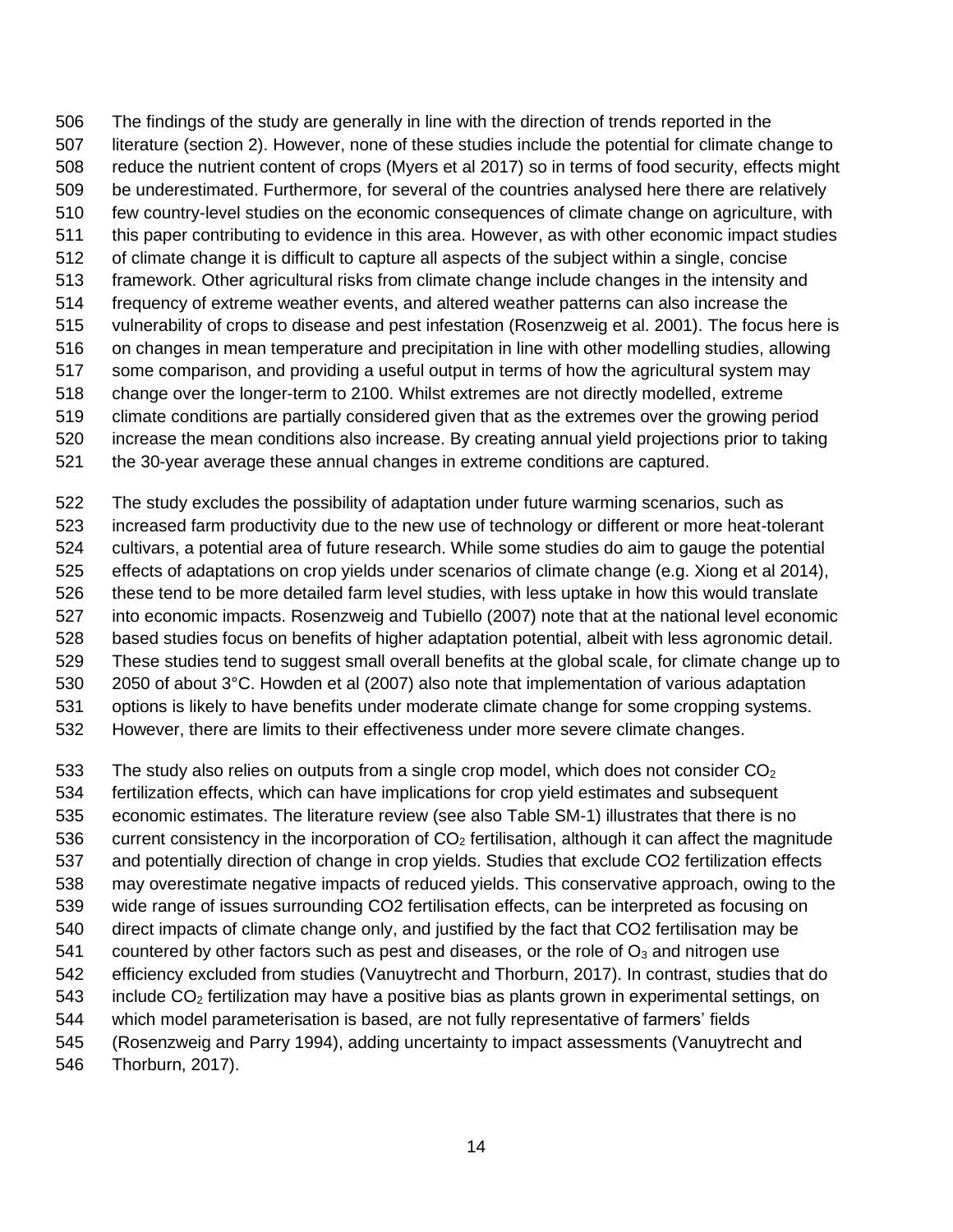Output is also provided for two crops only and does not consider changes in yields of other cereals and pastures, nor alternative demands for land (e.g., for BECCS). In the case of Brazil if the model were also to consider changes in soybean yield then given projections from other studies (e.g. Margulis and Dubeux 2011) benefits to welfare may weaken or potentially become negative. There is also the issue of scalability in terms of how crop yield data is integrated with the GTAP model. Gridded data has been aggregated to the 140 GTAP regions, however this means that regional differences can be averaged out (e.g. SM figures 1 and 2). This will be important given potential distributional differences in the direction and magnitude of crop yield change across countries such as China. Consideration of these issues will be important in future research agendas.

 However, the method presented here is beneficial as it heeds calls to consider the role of both natural and social factors in crop production when estimating the impact of climate-induced crop

yield changes in different economies under a wide range of warming scenarios. It contributes to

- current country specific case studies and could be applied to other regions in the future. As
- noted by Challinor et al., (2010) such an approach will provide a deeper and broader

understanding of future climate change impacts, provides a more realistic picture of the

response of global markets and ultimately regional consequences. This information will be key

 to decision makers. For example, by providing more information on the potential economic risks of agricultural impacts, or benefits of avoided damages, of different climate change goals; to

help inform government or industry investment decisions such as purchasing or selling land; or

in weighing potential costs against benefits of adaptive policy responses.

## **Acknowledgements**

This paper was funded by the UK Government, Department for Business, Energy and Industrial

 Strategy. We also thank Rebecca Wright who contributed to the creation of the crop yield change maps.

- 
- 
- 

# **References**

- Abera K, Crespo O, Seid J, Mequanent F (2018) Simulating the impact of climate change on maize production in Ethiopia, East Africa. Environ Syst Res. https://doi.org/10.1186/s40068-018-0107-z
- Aguiar A, Narayanan B, McDougall R (2016) An Overview of the GTAP 9 Data Base. J Glob Econ Anal 1:181–208. https://doi.org/10.21642/JGEA.010103AF
- Araya A, Hoogenboom G, Luedeling E et al (2015) Assessment of maize growth and yield using crop models under present and future climate in southwestern Ethiopia. Agric For Meteorol 214–215:252–265. https://doi.org/10.1016/j.agrformet.2015.08.259
- Arndt C, Asante F, Thurlow J (2015) Implications of Climate Change for Ghana's Economy. Sustainability 7:7214–7231. https://doi.org/10.3390/su7067214
- Bandara JS, Cai Y (2014) The impact of climate change on food crop productivity, food prices and food security in South Asia. Econ Anal Policy 44:451–465. https://doi.org/10.1016/j.eap.2014.09.005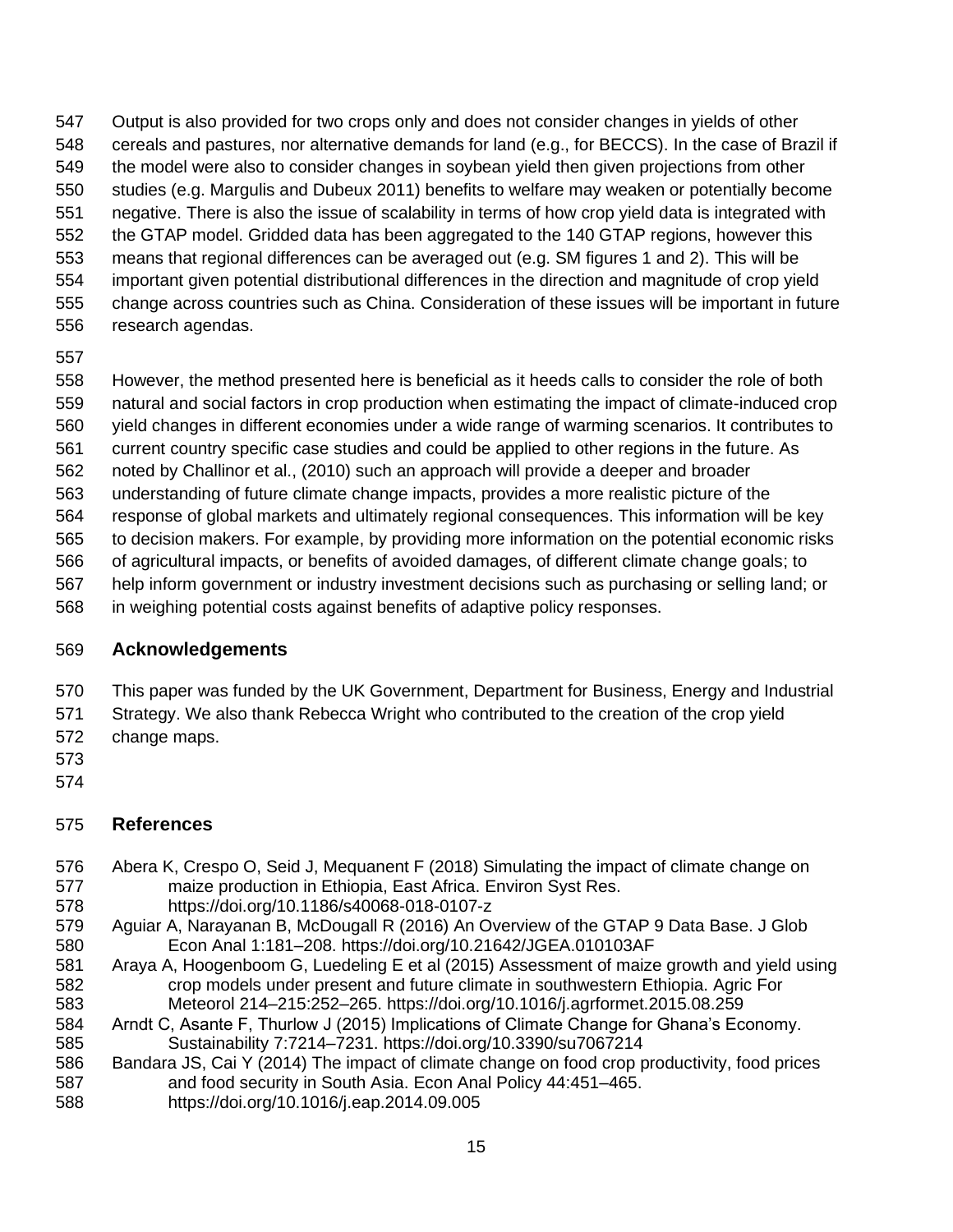- Calzadilla A, Zhu T, Rehdanz K, et al (2013) Economywide impacts of climate change on agriculture in Sub-Saharan Africa. Ecol Econ 93:150–165. https://doi.org/10.1016/j.ecolecon.2013.05.006
- Challinor AJ, Simelton ES, Fraser EDG et al (2010) Increased crop failure due to climate change: assessing adaptation options using models and socio-economic data for wheat in China. Environ Res Lett 5:034012. https://doi.org/10.1088/1748-9326/5/3/034012
- Challinor AJ, Wheeler TR, Osborne TM, Slingo JM (2006) Assessing the vulnerability of crop productivity to climate change thresholds using an integrated crop-climate model. In: Avoiding Dangerous Climate Change. Cambridge University Press, Cambridge, pp 187– 194
- Chen Y, Wu Z, Okamoto K et al (2013) The impacts of climate change on crops in China: A Ricardian analysis. Glob Planet Change 104:61–74.
- Corong EL, Hertel TW, McDougall R, et al (2017) The Standard GTAP Model, Version 7. 2:119. https://doi.org/10.21642/jgea.020101af
- Costa LC, Justino F, Oliveira LJC et al (2009) Potential forcing of CO2, technology and climate changes in maize (Zea mays) and bean (Phaseolus vulgaris) yield in southeast Brazil. Environ Res Lett 4:014013. https://doi.org/10.1088/1748-9326/4/1/014013
- Deressa TT, Hassan RM (2009) Economic Impact of Climate Change on Crop Production in Ethiopia: Evidence from Cross-section Measures. J Afr Econ 18:529–554. https://doi.org/10.1093/jae/ejp002
- Erda L, Wei X, Hui J et al (2005) Climate change impacts on crop yield and quality with CO2 fertilization in China. Philos Trans R Soc B Biol Sci 360:2149–2154. https://doi.org/10.1098/rstb.2005.1743
- FAO (2016a) Save and Grow in practice maize, rice, wheat. Food and Agriculture Organisation of the United Nations, Rome
- FAO (2017) FAOSTAT. Online statistical database: Production. Available at [http://faostat3.fao.org/download/Q/QC/E.](http://faostat3.fao.org/download/Q/QC/E) Accessed 17 January 2020
- FAO (2016b) FAOSTAT Crops database. Available at: [http://www.fao.org/faostat/en/#data/QC.](http://www.fao.org/faostat/en/#data/QC) Accessed 20 January 2020.
- FAO (2019) FAOSTAT commodities by country. Available at:
- [http://www.fao.org/faostat/en/#rankings/commodities\\_by\\_country.](http://www.fao.org/faostat/en/#rankings/commodities_by_country) Accessed 20 January 2020.
- Fujimori S, Iizumi T, Hasegawa T et al (2018) Macroeconomic Impacts of Climate Change Driven by Changes in Crop Yields. Sustainability 10:3673
- Geng X, Wang F, Ren W, Hao Z (2019) Climate Change Impacts on Winter Wheat Yield in Northern China. Adv Meteorol 2019:2767018. https://doi.org/10.1155/2019/2767018
- Gütschow J, Jeffery ML, Schaeffer M, Hare B (2018) Extending Near-Term Emissions Scenarios to Assess Warming Implications of Paris Agreement NDCs. Earths Future 6:1242–1259. https://doi.org/10.1002/2017EF000781
- Harris I, Jones PD, Osborn TJ, Lister DH (2014) Updated high-resolution grids of monthly climatic observations – the CRU TS3.10 Dataset. Int J Climatol 34:623–642. https://doi.org/10.1002/joc.3711
- Hertel TW, Tsigas ME (1997) Structure of GTAP. In: Hertel TW (ed) Global Trade Analysis: Modeling and Applications. Cambridge University Press, Cambridge, pp 9–71
- Hertel TW, Burke MB, Lobell DB (2010) The poverty implications of climate-induced crop yield changes by 2030. Glob Environ Change 20:577–585. https://doi.org/10.1016/j.gloenvcha.2010.07.001
- 636 Hoegh-Guldberg O, Jacob D, Taylor M et al (2018) Impacts of 1.5 °C Global Warming on Natural and Human Systems. In: Masson-Delmotte V P Zhai, HO Pörtner, D et al (ed) Global Warming of 1.5°C. An IPCC Special Report on the impacts of global warming of 1.5°C above pre-industrial levels and related global greenhouse gas emission pathways, in the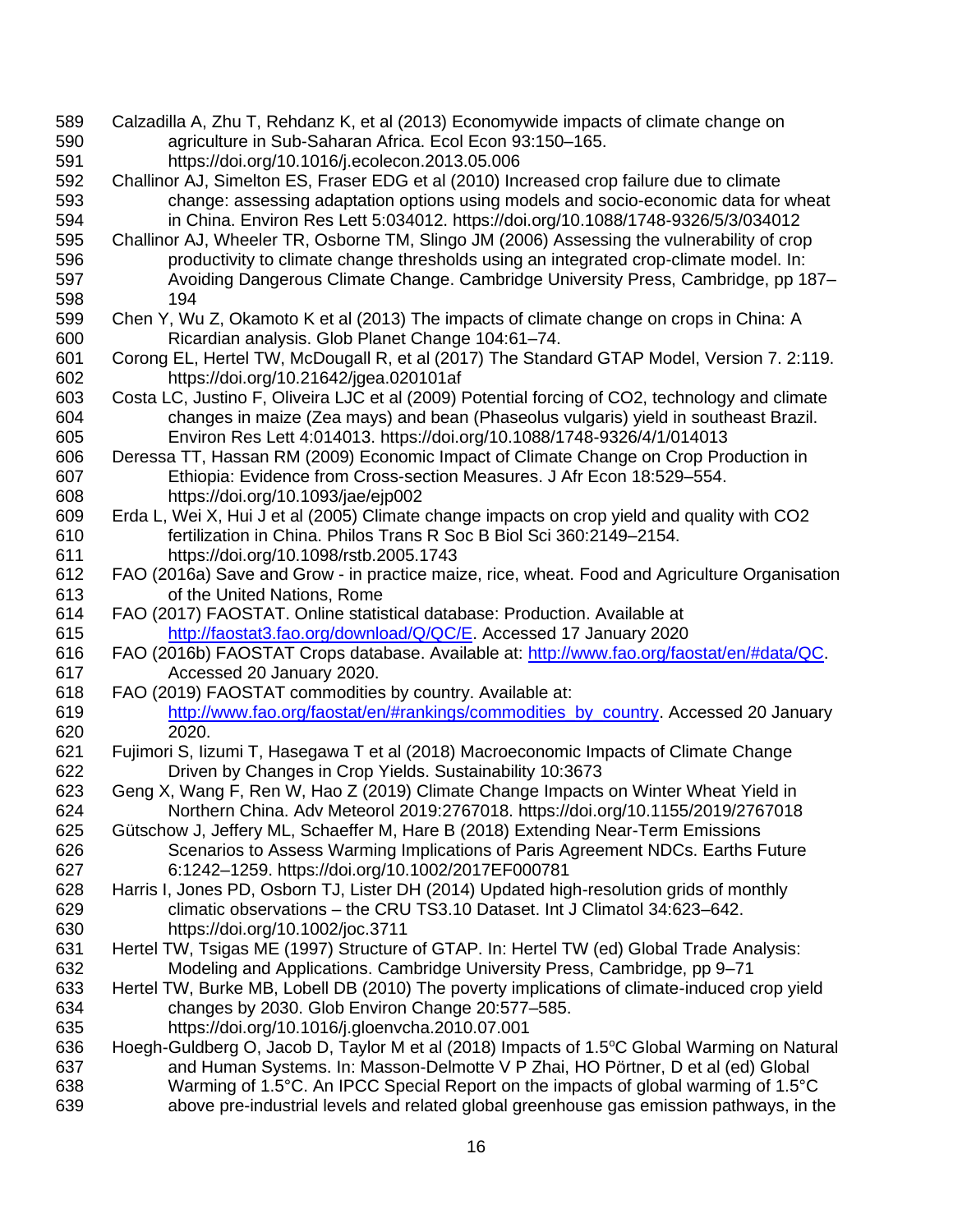context of strengthening the global response to the threat of climate change, sustainable development, and efforts to eradicate poverty. Howden SM, Soussana J-F, Tubiello FN et al (2007) Adapting agriculture to climate change. Proc. Natl. Acad. Sci. 104:19691-19696. <https://doi.org/10.1073/pnas.0701890104> Huff KM, Hertel TW (2000) Decomposing Welfare Changes in the GTAP Model. GTAP Technical Paper No 5. Purdue University, West Lafayette Iglesias A, Garrote L, Quiroga S, Moneo M (2012) A regional comparison of the effects of climate change on agricultural crops in Europe. Clim Change 112:29–46. https://doi.org/10.1007/s10584-011-0338-8 IPCC (2014) Summary for policymakers. In: Field CB VR Barros, DJ Dokken et al (ed) Climate Change 2014: Impacts, Adaptation, and Vulnerability. Part A: Global and Sectoral Aspects. Contribution of Working Group II to the Fifth Assessment Report of the Intergovernmental Panel on Climate Change. Cambridge University Press, Cambridge, United Kingdom and New York, NY, USA, pp 1–32 IPCC (2018) Global Warming of 1.5°C. An IPCC Special Report on the impacts of global warming of 1.5°C above pre-industrial levels and related global greenhouse gas emission pathways, in the context of strengthening the global response to the threat of climate change, sustainable development, and efforts to eradicate poverty. Cambridge University Press, Cambridge. Islam S, Cenacchi N, Sulser TB, et al (2016) Structural approaches to modelling the impact of climate change and adaptation technologies on crop yields and food security. Glob Food Secur 10:63–70. https://doi.org/10.1016/j.gfs.2016.08.003 Jones PG, Thornton PK (2003) The potential impacts of climate change on maize production in Africa and Latin America in 2055. Glob Environ Change 13:51–59. https://doi.org/10.1016/S0959-3780(02)00090-0 Koehler A-K, Challinor AJ, Hawkins E, Asseng S (2013) Influences of increasing temperature on Indian wheat: quantifying limits to predictability. Environ Res Lett 8:034016. Kriegler E, Edmonds J, Hallegatte S, et al (2014) A New Scenario Framework for Climate Change Research: The Concept of Shared Climate Policy Assumptions. Climatic Change 122:401–414. https://doi.org/10.1007/s10584-013-0971-5 Liu J, Fritz S, van Wesenbeeck CFA, et al (2008) A spatially explicit assessment of current and future hotspots of hunger in Sub-Saharan Africa in the context of global change. Clim Change Desertification 64:222–235. https://doi.org/10.1016/j.gloplacha.2008.09.007 Lobell DB, Burke MB, Tebaldi C, et al (2008) Prioritizing Climate Change Adaptation Needs for Food Security in 2030. Science 319:607. https://doi.org/10.1126/science.1152339 Margulis S, Dubeux C, [Marcovitch](https://www.amazon.com.br/s/ref=dp_byline_sr_book_3?ie=UTF8&field-author=Jacques+Marcovitch&search-alias=books) J (2011) Economia da mudança do clima no Brasil. Synergia Editora, Brazil Mideksa TK (2010) Economic and distributional impacts of climate change: The case of Ethiopia. Glob Environ Change 20:278–286. Monfreda C, Ramankutty N, Foley JA (2008) Farming the planet: 2. Geographic distribution of crop areas, yields, physiological types, and net primary production in the year 2000. Glob Biogeochem Cycles 22:1-19. https://doi.org/10.1029/2007gb002947 Myers, S.S. et al (2017) Climate Change and Global Food Systems: Potential Impacts on Food Security and Undernutrition. Annual Review of Public Health, 38(1), 259–277, doi:10.1146/annurev-publhealth-031816-044356. Nelson GC, Valin H, Sands RD et al (2014) Climate change effects on agriculture: Economic responses to biophysical shocks. Proc Natl Acad Sci 111:3274–3279. <https://doi.org/10.1073/pnas.1222465110> Osborn TJ, Wallace CJ, Harris IC, Melvin TM (2016) Pattern scaling using ClimGen: monthly- resolution future climate scenarios including changes in the variability of precipitation. Clim Change 134:353–369. https://doi.org/10.1007/s10584-015-1509-9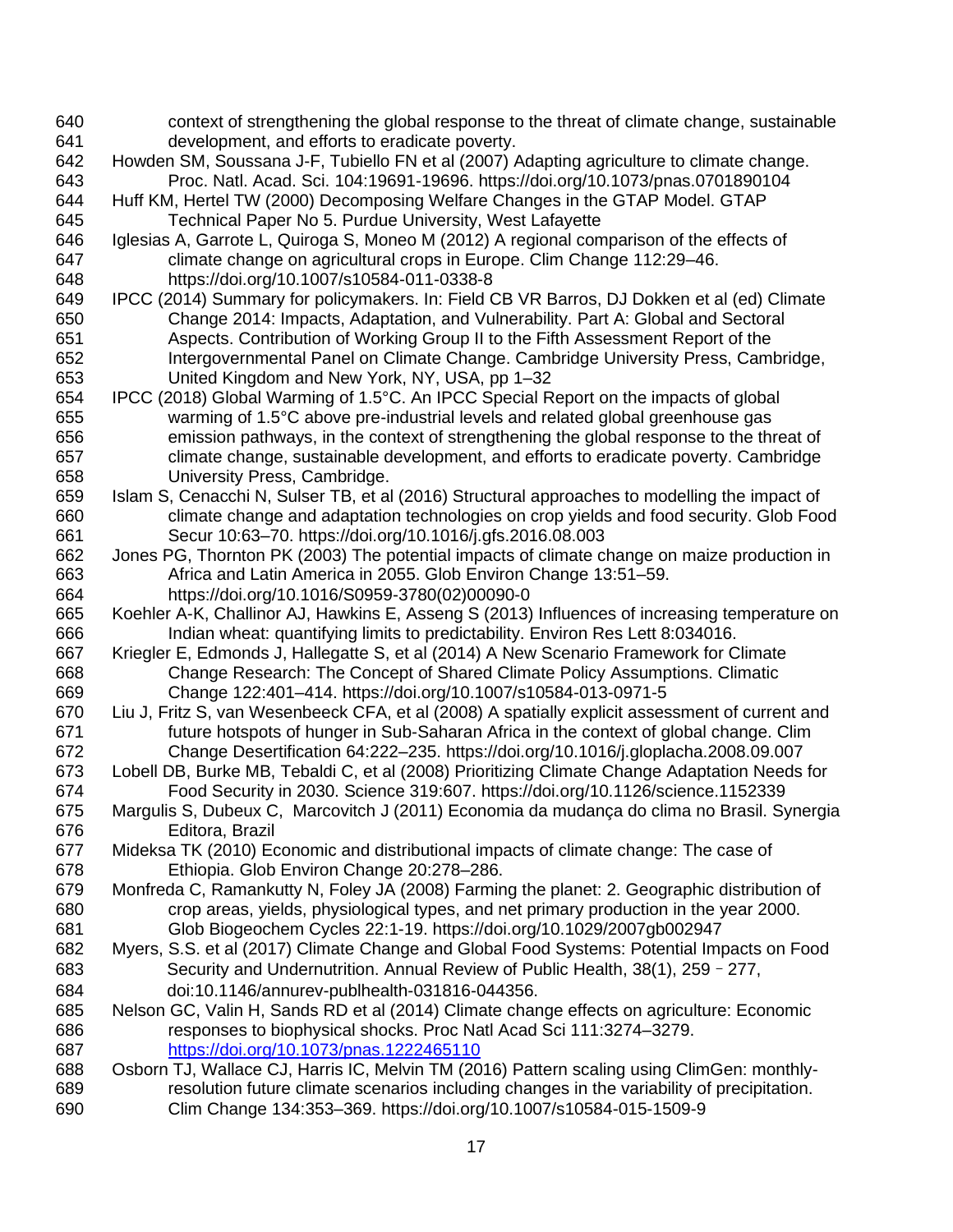- Osborn TJ, Wallace CJ, Lowe JA, Bernie D (2018) Performance of Pattern-Scaled Climate Projections under High-End Warming. Part I: Surface Air Temperature over Land. J Clim 31:5667–5680. https://doi.org/10.1175/JCLI-D-17-0780.1
- Ostberg S, Schewe J, Childers K, Frieler K (2018) Changes in crop yields and their variability at different levels of global warming. Earth Syst Dynam 9:479–496. https://doi.org/10.5194/esd-9-479-2018
- Ouraich I, Dudu H, Tyner WE, Cakmak EH (2019) Agriculture, trade, and climate change adaptation: a global CGE analysis for Morocco and Turkey. J North Afr Stud 24:961– 991. https://doi.org/10.1080/13629387.2018.1463847
- Parkes B, Defrance D, Sultan B, et al (2018) Projected changes in crop yield mean and variability over West Africa in a world 1.5 K warmer than the pre-industrial era. Earth Syst Dyn 9:119–134
- Parry ML, Rosenzweig C, Iglesias A, et al (2004) Effects of climate change on global food production under SRES emissions and socio-economic scenarios. Clim Change 14:53– 67. https://doi.org/10.1016/j.gloenvcha.2003.10.008
- Porter JR, Xie L, Challinor AJ, et al (2014) Food security and food production systems. In: Field CB, Barros VR, Dokken DJ, et al (eds) Climate Change 2014: Impacts, Adaptation, and Vulnerability. Part A: Global and Sectoral Aspects. Contribution of Working Group II to 709 the Fifth Assessment Report of the Intergovernmental Panel on Climate Change. Cambridge University Press, Cambridge, UK
- Portmann FT, Siebert S, Döll P (2010) MIRCA2000—Global monthly irrigated and rainfed crop areas around the year 2000: A new high-resolution data set for agricultural and hydrological modelling. Glob Biogeochem Cycles 24: GB1011. https://doi.org/10.1029/2008gb003435
- Ren X, Weitzel M, O'Neill BC, et al (2018) Avoided economic impacts of climate change on agriculture: integrating a land surface model (CLM) with a global economic model (iPETS). Clim Change 146:517–531.<https://doi.org/10.1007/s10584-016-1791-1>
- Riahi K, van Vuuren DP, Kriegler E, et al (2017) The Shared Socioeconomic Pathways and their energy, land use, and greenhouse gas emissions implications: An overview. Glob Environ Change 42:153–168. https://doi.org/10.1016/j.gloenvcha.2016.05.009
- Rose A, Liao S-Y (2005) Modelling Regional Economic Resilience to Disasters: A Computable General Equilibrium Analysis of Water Service Disruptions. J Reg Sci 45:75–112. https://doi.org/10.1111/j.0022-4146.2005.00365.x
- Rosenzweig C, Iglesius A, Yang XB, et al (2001) Climate change and extreme weather events Implications for food production, plant diseases, and pests. Glob Chang Hum Health 2:90–104
- Rosenzweig C, Tubiello FN (2007) Adaptation and mitigation strategies in agriculture: an analysis of potential synergies. Mitig. Adapt. Strategies Glob. Change 12: 855-873.
- Rosenzweig C, Jones JW, Hatfield JL, et al (2013) The Agricultural Model Intercomparison and Improvement Project (AgMIP): Protocols and pilot studies. Agric For Meteorol 170:166– 182.<https://doi.org/10.1016/j.agrformet.2012.09.011>
- Rosenzweig C, Parry ML (1994) Potential impact of climate change on world food supply. Nature 367:133–138. https://doi.org/10.1038/367133a0
- Sagoe R (2006) Climate change and root crop production in Ghana. Crops Research Institute, Kumasi
- Schlenker W, Lobell DB (2010) Robust negative impacts of climate change on African agriculture. Environ Res Lett 5:014010. https://doi.org/10.1088/1748-9326/5/1/014010
- Schleussner C-F, Lissner TK, Fischer EM, et al (2016) Differential climate impacts for policy-739 relevant limits to global warming: the case of 1.5°C and 2°C. Earth Syst Dynam 7:327– 351. https://doi.org/10.5194/esd-7-327-2016
- Tebaldi C, Arblaster JM (2014) Pattern scaling: Its strengths and limitations, and an update on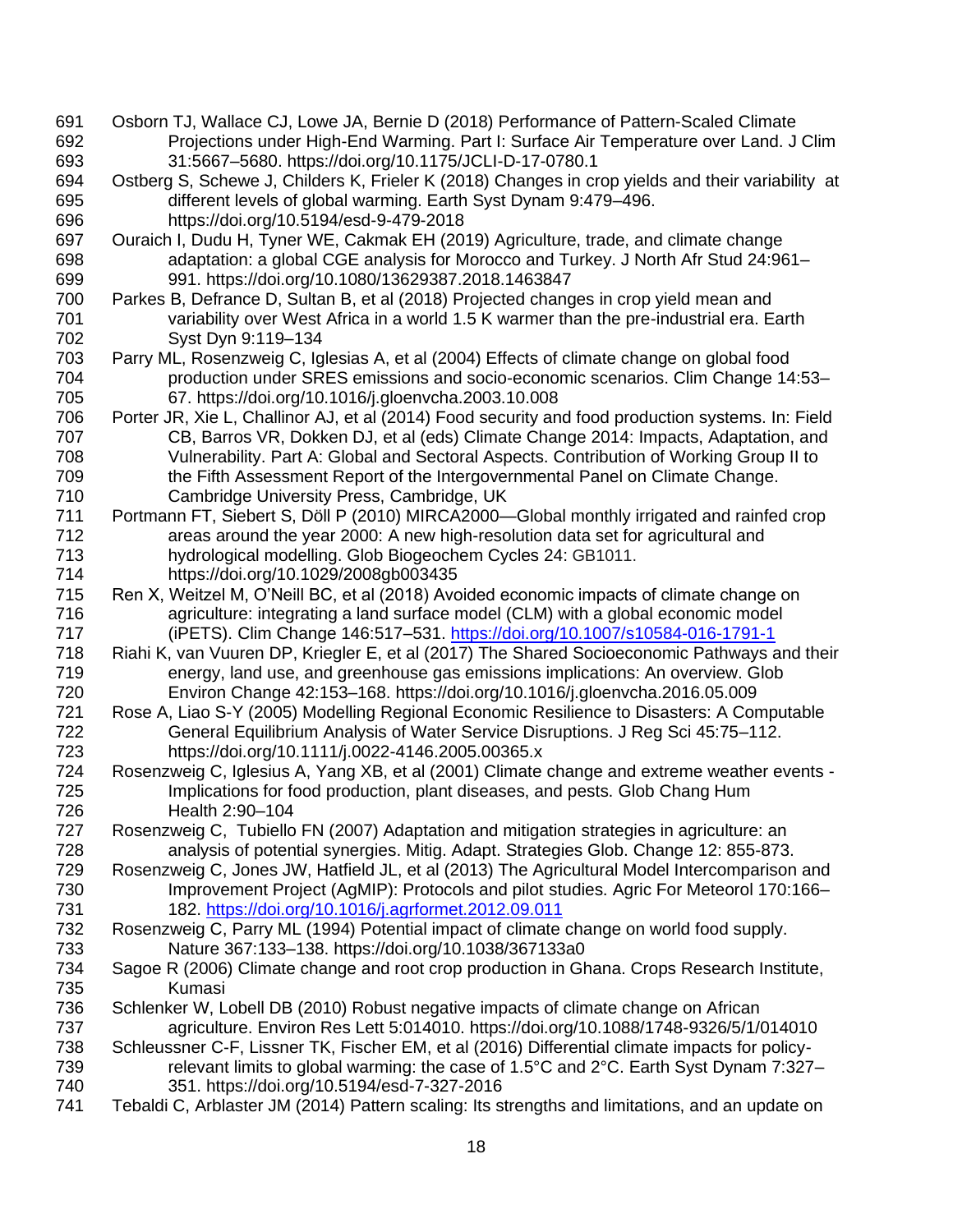| 742<br>743<br>744<br>745<br>746 |                                     | the latest model simulations. Climatic Change 122:459-471.<br>https://doi.org/10.1007/s10584-013-1032-9<br>Vanuytrecht, E, Thorburn, P.J (2017) Responses to atmospheric CO2 concentrations in crop<br>simulation models: a review of current simple and semicomplex representations and<br>options for model development. Glob Change Biol 23: 1806-1820. |  |  |  |  |  |
|---------------------------------|-------------------------------------|------------------------------------------------------------------------------------------------------------------------------------------------------------------------------------------------------------------------------------------------------------------------------------------------------------------------------------------------------------|--|--|--|--|--|
| 747<br>748                      |                                     | Warren R, Alfieri L, Burke S, et al (2017) Report on different degrees of adaptation measures<br>applied in the impact models. Deliverable 4.4, High End Climate Impacts and Extremes                                                                                                                                                                      |  |  |  |  |  |
| 749<br>750                      |                                     | (HELIX). European Commission<br>Xiao D, Bai H, Liu LD (2018) Impact of Future Climate Change on Wheat Production: A                                                                                                                                                                                                                                        |  |  |  |  |  |
| 751                             |                                     |                                                                                                                                                                                                                                                                                                                                                            |  |  |  |  |  |
| 752                             |                                     | Simulated Case for China's Wheat System. Sustainability 10:1277.<br>https://doi.org/10.3390/su10041277                                                                                                                                                                                                                                                     |  |  |  |  |  |
| 753                             |                                     |                                                                                                                                                                                                                                                                                                                                                            |  |  |  |  |  |
| 754<br>755                      | doi.org/10.1016/j.agee.2014.06.014. | Xiong W, van der Velde M, Holman IP, et al (2014), Can climate-smart agriculture reverse the<br>recent slowing of rice yield growth in China? Agric Ecosyst Environ 196:125-136.                                                                                                                                                                           |  |  |  |  |  |
| 756                             |                                     | Xie W, Xiong W, Pan J, et al (2018) Decreases in global beer supply due to extreme drought                                                                                                                                                                                                                                                                 |  |  |  |  |  |
| 757                             |                                     | and heat. Nat Plants 4:964-973. https://doi.org/10.1038/s41477-018-0263-1                                                                                                                                                                                                                                                                                  |  |  |  |  |  |
| 758                             |                                     | Yates DN, Strzepek KM (1998) An Assessment of Integrated Climate Change Impacts on the                                                                                                                                                                                                                                                                     |  |  |  |  |  |
| 759                             |                                     | Agricultural Economy of Egypt. Clim Change 38:261-287.                                                                                                                                                                                                                                                                                                     |  |  |  |  |  |
| 760                             |                                     |                                                                                                                                                                                                                                                                                                                                                            |  |  |  |  |  |
| 761                             |                                     |                                                                                                                                                                                                                                                                                                                                                            |  |  |  |  |  |
| 762                             |                                     |                                                                                                                                                                                                                                                                                                                                                            |  |  |  |  |  |
| 763                             |                                     |                                                                                                                                                                                                                                                                                                                                                            |  |  |  |  |  |
| 764                             |                                     |                                                                                                                                                                                                                                                                                                                                                            |  |  |  |  |  |
| 765                             |                                     |                                                                                                                                                                                                                                                                                                                                                            |  |  |  |  |  |
| 766                             |                                     |                                                                                                                                                                                                                                                                                                                                                            |  |  |  |  |  |
| 767                             |                                     |                                                                                                                                                                                                                                                                                                                                                            |  |  |  |  |  |
| 768                             |                                     |                                                                                                                                                                                                                                                                                                                                                            |  |  |  |  |  |
| 769                             |                                     |                                                                                                                                                                                                                                                                                                                                                            |  |  |  |  |  |
| 770<br>771                      |                                     |                                                                                                                                                                                                                                                                                                                                                            |  |  |  |  |  |
| 772                             |                                     |                                                                                                                                                                                                                                                                                                                                                            |  |  |  |  |  |
| 773                             |                                     |                                                                                                                                                                                                                                                                                                                                                            |  |  |  |  |  |
| 774                             |                                     |                                                                                                                                                                                                                                                                                                                                                            |  |  |  |  |  |
| 775                             |                                     |                                                                                                                                                                                                                                                                                                                                                            |  |  |  |  |  |
| 776                             | Tables:                             |                                                                                                                                                                                                                                                                                                                                                            |  |  |  |  |  |
| 777                             |                                     |                                                                                                                                                                                                                                                                                                                                                            |  |  |  |  |  |
| 778                             |                                     |                                                                                                                                                                                                                                                                                                                                                            |  |  |  |  |  |
|                                 | <b>Scenario</b>                     | <b>Description</b>                                                                                                                                                                                                                                                                                                                                         |  |  |  |  |  |
|                                 | Scenario 1 (S1)                     | <1.5°C (aiming to stay below 1.5°C in 2100 with 66% probability)                                                                                                                                                                                                                                                                                           |  |  |  |  |  |
|                                 | Scenario 1E (S1E)                   | $1.5^{\circ}$ C                                                                                                                                                                                                                                                                                                                                            |  |  |  |  |  |
|                                 | Scenario 2 (S2)                     | <2.0°C (aiming to stay below 2.0°C in 2100 with 66% probability)                                                                                                                                                                                                                                                                                           |  |  |  |  |  |

| UUUUUUUL          | $\sim$ 2.0 $\sigma$ (all ling to stay below 2.0 $\sigma$ in 2100 with 00% probability) |
|-------------------|----------------------------------------------------------------------------------------|
| Scenario 2E (S2E) | $2.0^{\circ}$ C                                                                        |
| Scenario 3 (S3)   | $2.5^{\circ}$ C                                                                        |
| Scenario 4 (S4)   | $3.0^{\circ}$ C                                                                        |
| Scenario 5 (S5)   | $3.5^{\circ}$ C                                                                        |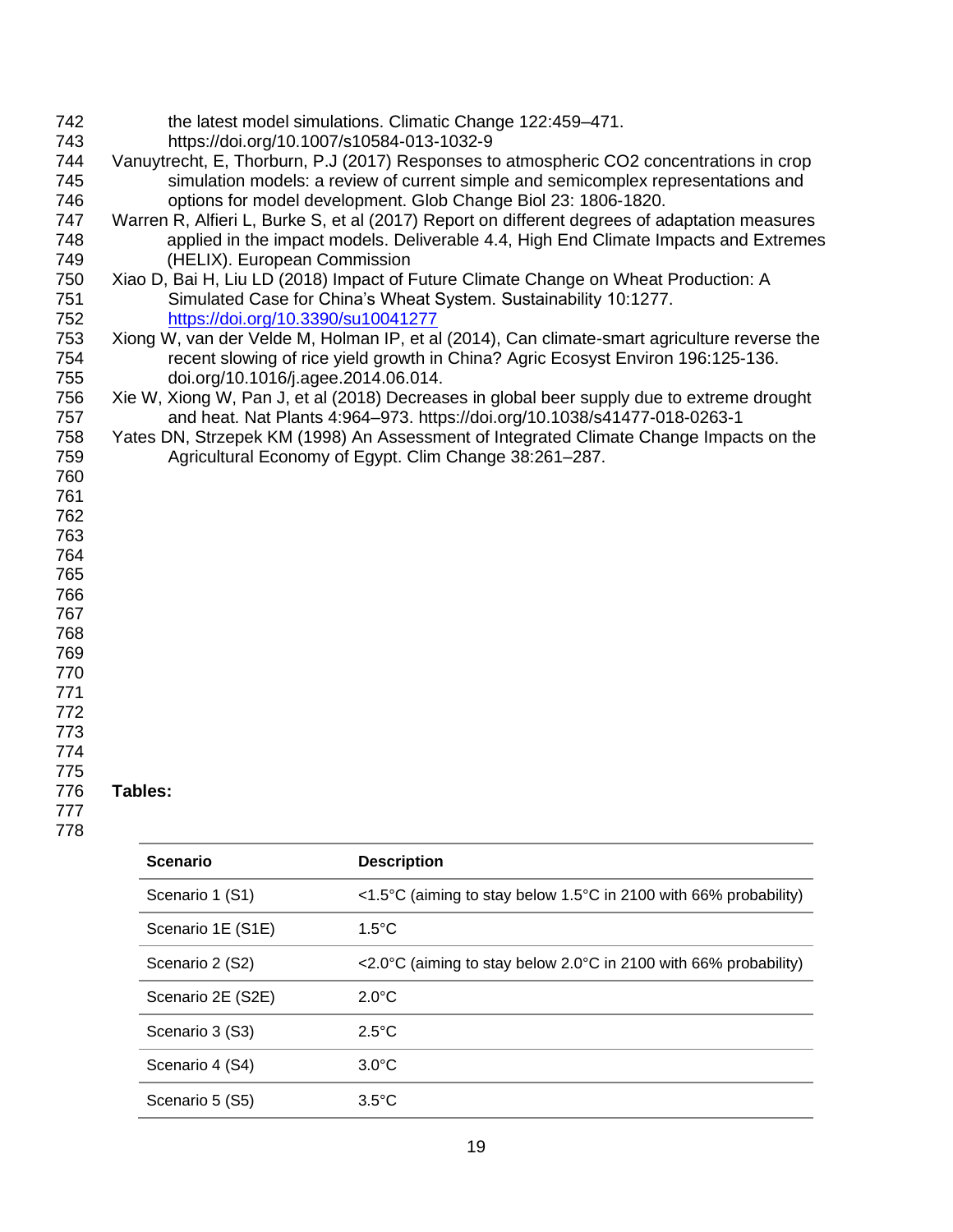#### Scenario 6 (S6) 4.0°C

#### 779 Table 1: Climate change scenarios 780 781 782

| <b>Sector Code</b> | <b>Description</b>                        | <b>GTAP sectors</b>                                                                              |
|--------------------|-------------------------------------------|--------------------------------------------------------------------------------------------------|
| pdr                | Paddy rice                                | pdr                                                                                              |
| wht                | Wheat                                     | wht                                                                                              |
| ocr                | Crops not elsewhere<br>classified (n.e.c) | gro, $v_f$ , osd, c $_b$ , pfb, ocr                                                              |
| Isf                | Livestock                                 | ctl, oap, rmk, wol, frs, fsh                                                                     |
| mng                | Mining                                    | coa, oil, gas, omn                                                                               |
| fdm                | Food manufacturing                        | cmt, omt, vol, mil, pcr, sgr, ofd, b_t                                                           |
| omf                | Other manufacturing                       | tex, wap, lea, lum, ppp, p_c, crp, nmm, i_s, nfm, fmp,<br>mvh, otn, ele, ome, omf, ely, gdt, wtr |
| cns                | Construction                              | cns                                                                                              |
| trd                | Trade                                     | trd                                                                                              |
| tps                | Transportation                            | otp, wtp, atp                                                                                    |
| sev                | Services                                  | cmn, ofi, isr, obs, ros, osg, dwe                                                                |
|                    |                                           |                                                                                                  |

- 783
- 

784 Table 2: Sector aggregation scheme. For the full list of 140 regions and 57 sectors and 785 abbreviations in GTAP see Aguiar et al. (2016).

786

## 787 **Figure Captions:**

788 Figure 1: Change in rice yield under eight climate scenarios. (Box and whisker plots illustrate 789 climate model uncertainty. Insets provide data relative to the last ten years, 2008-2017, on the 790 yield, area and production of rice in each country).

 Figure 2: Change in wheat yield under eight climate scenarios (There is no cultivation of wheat in Ghana). (Box and whisker plots illustrate climate model uncertainty. Insets provide data relative to the last ten years, 2008-2017, on the yield, area and production of wheat in each country).

795

796 Figure 3: Production change of rice and wheat globally and in the six study countries under the

797 different warming scenarios *(CoVA denotes percentage change in value-added; CoP denotes* 

798 *change in production in Million tonnes)*